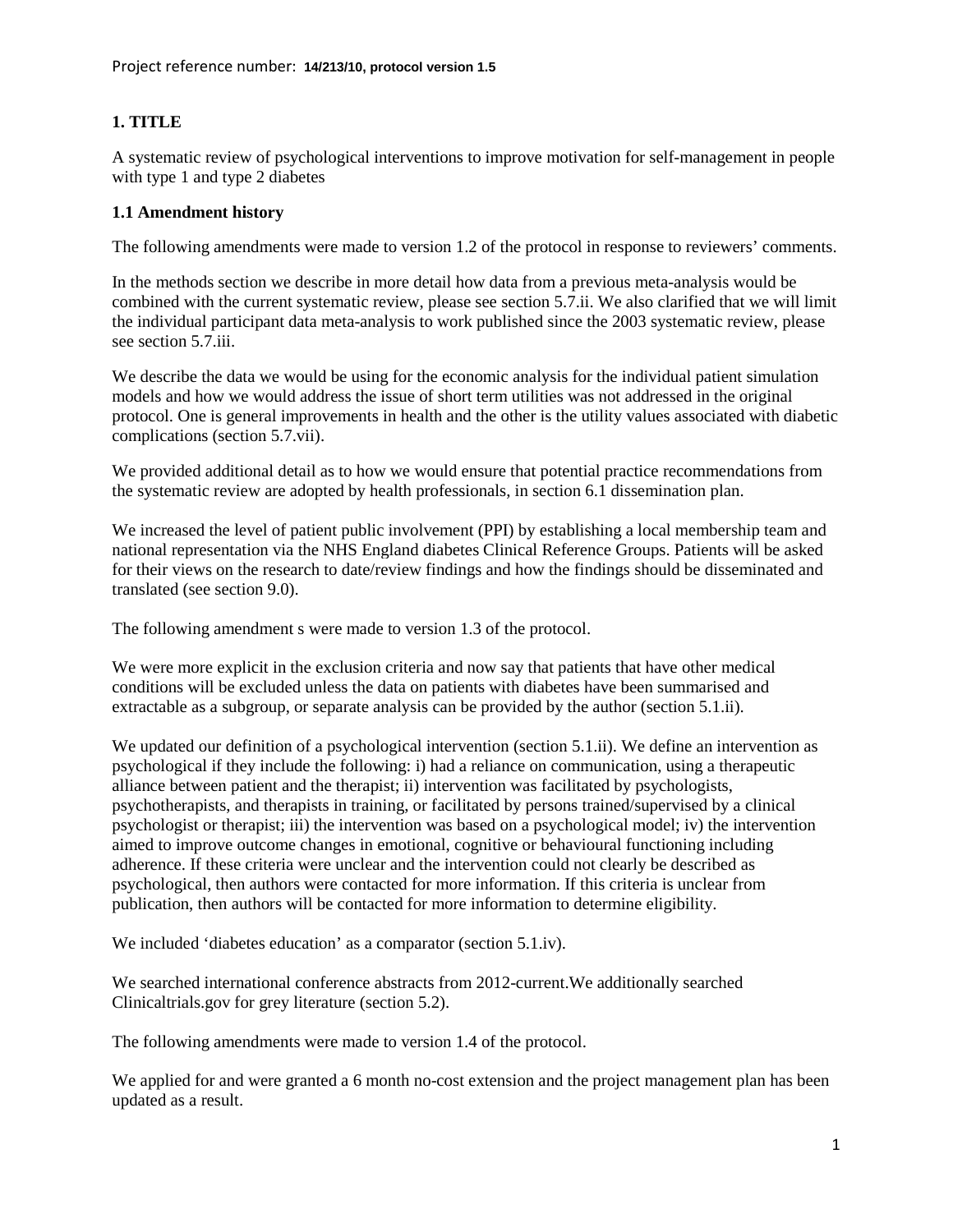#### **2. SUMMARY OF RESEARCH**

Self-management is the cornerstone of diabetes management yet the majority of patients struggle to achieve national targets for effective glycaemic control. Psychological factors such as depression, eating and weight concerns, diabetes specific fears and worries, acceptance of the diagnosis, coping, health beliefs, family distress and stigma, can reduce the motivation to self-manage. The last systematic reviews of randomised controlled trials (from 1966 to 2003) suggest that motivation is potentially modifiable using brief psychological interventions to address these psychological factors but the quality of most studies had limited validity. In the past decade the number of intervention studies has grown significantly. With the epidemic of type 2 diabetes and the rise in the incidence of type 1 diabetes, increasing awareness of the inequity of mental health services compared to physical health services, the rising costs of new anti-diabetes medications and medical devices, there is a need to develop and evaluate the most effective and cost-effective psychological interventions that optimise diabetes control. We propose to conduct a systematic review and meta-analysis of the effectiveness and cost-effectiveness of randomised and nonrandomised controlled trials testing whether brief psychological interventions are effective in improving measures of self-management, glycaemic control and quality of life. The protocol will be based on the Preferred Reporting Items for Systematic Reviews and Meta-Analyses guidelines. We will stratify by type of diabetes, and for type 1 diabetes by children versus adults. We will search MEDLINE, PsychINFO, EMBASE, Cochrane Controlled Trials Database (since 2003-current), Web of Science and the grey literature for eligible studies. Using an *a priori* standardised format, we will extract qualitative and quantitative data that describe the clinical sample; the potential active ingredients such as theoretical framework, manual, behaviour change techniques, frequency and duration of sessions, format of delivery (face to face, telephone or e-therapy), group versus individual; unit costs; assessment of bias using the Cochrane Handbook checklist; and measures of self-management or behaviour change, glycaemic control and quality of life. We will conduct meta-analyses, individual participant and network metaanalyses, sensitivity and subgroup analyses and statistical assessment of bias. We propose to undertake a cost-effectiveness analysis of the psychological interventions via four components of health economic evaluation related work, namely review of the cost effectiveness literature, costing of the interventions, modelling of cost effectiveness and Health Economic Decision Modelling Analysis. We will compare our findings with previous reviews to identify any cohort effects or new developments in theory, policy and methodologies. Our findings will inform commissioners developing diabetes pathways and recommendations for primary research.

## **3. BACKGROUND AND RATIONALE**

## **3.1 Natural history of diabetes mellitus**

Diabetes mellitus is characterised by chronic hyperglycaemia which leads to microvascular and microvascular complications. The epidemiology and natural history of the two most common types, type 1 diabetes (T1DM) and type 2 diabetes (T2DM) are different and this is relevant because they have different profiles (but not mutually exclusive) of psychological factors that might interfere with selfmanagement. T1DM represents 10% of diabetes cases, there is (near) absolute deficiency of insulin secondary to autoimmune destruction of β islet cells. Over 50% of T1DM presents in childhood or early adult life and patients must inject insulin to survive. T2DM represents 90% of all cases, there is progressive peripheral insulin resistance and relative insulin deficiency related to obesity, physical inactivity and increasing age, with the majority of cases presenting in mid-life (mid-50s for people of African-Caribbean, Asian or Latino ethnicity and mid-60s for people of white ethnicity). Treatment is initially with intensive lifestyle modification, followed by adding oral antidiabetes medication and with many people becoming insulin requiring after 10 years post diabetes [\(1\)](#page-22-0). While glycaemic control is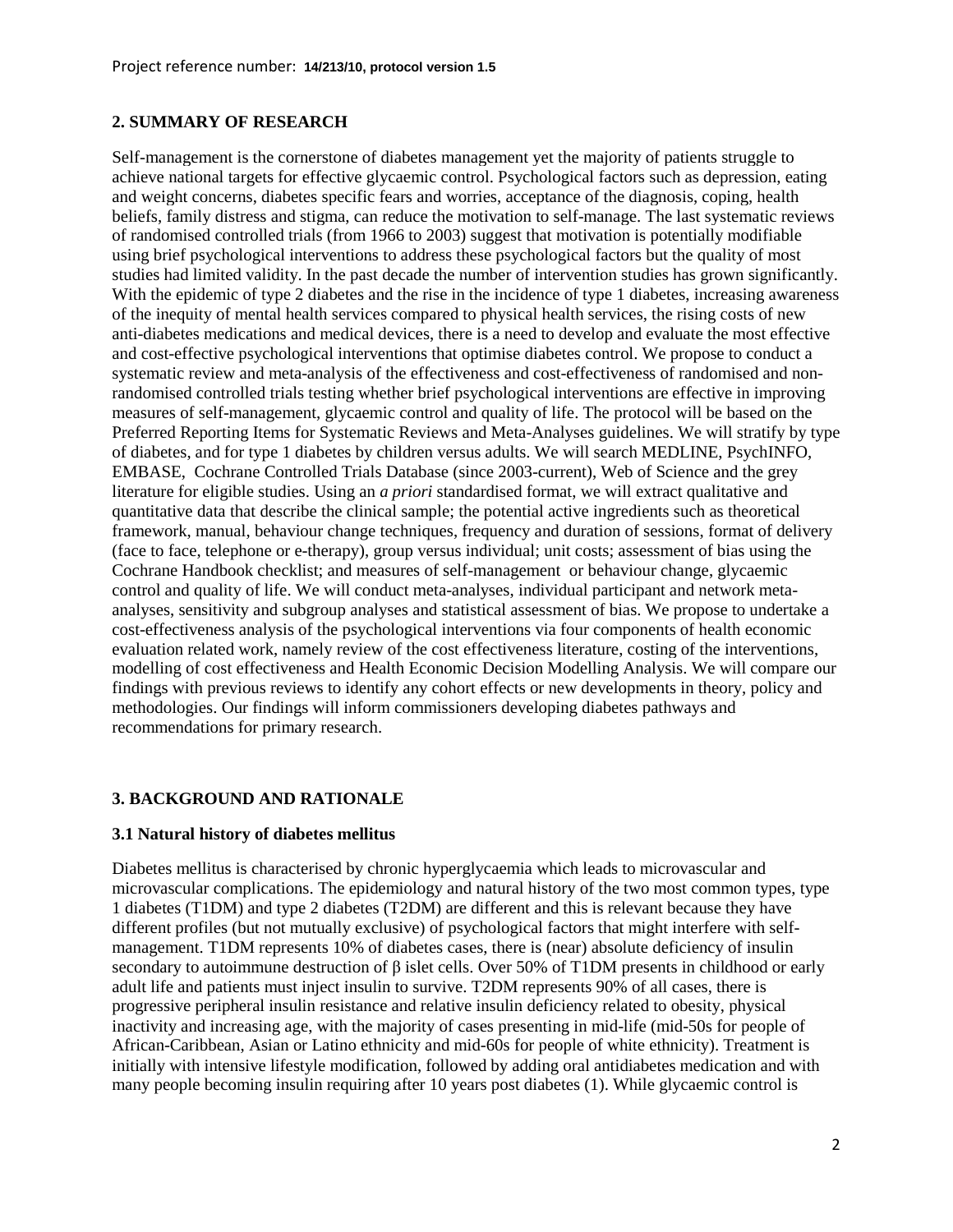important, control of other cardiovascular risk factors such as lipids and blood pressure is critically important in reducing the high risk of macrovascular disease [\(2,](#page-22-1) [3\)](#page-22-2).

## **3.2 The construct of self-management**

The management of diabetes requires patients to make changes to their lifestyles and take on new roles, more so than almost any other condition. For optimal diabetes control, people with diabetes need to selfmanage their weight and diet, physical activity, oral medication, self-monitor their blood glucose (SMBG), titrate and inject insulin doses (either as multiple daily doses or via continuous subcutaneous insulin infusions) and increasingly incretin-based therapies. The ability to effectively self-manage is considered a fundamental skill for optimising glycaemic control and is enshrined in national guidance [\(2,](#page-22-1) [3\)](#page-22-2). Diabetes pathways now include delivery of the necessary knowledge and practical skills to selfmanage via structured education programmes. These include Dose Adjusted for Normal Eating (DAFNE)[\(4\)](#page-22-3) and Bournemouth Type 1 Intensive Education (BERTIE) for T1DM [\(5\)](#page-22-4) and Diabetes Education and Self Management for Ongoing and Diagnosed Diabetes (DESMOND) [\(6\)](#page-22-5) and XPERT for T2DM [\(7\)](#page-22-6) which have been variously evaluated, with level 1 evidence that they are associated with shortterm improvement in glycaemic control for T1DM [\(4,](#page-22-3) [5,](#page-22-4) [8\)](#page-22-7) but less for T2DM [\(7,](#page-22-6) [9\)](#page-22-8). There is wide variation in the availability of structured education programmes for diabetes and when available only a minority attend [\(10\)](#page-22-9). National audits report that only around 27% of T1DM and 65% of T2DM achieve national quality targets for optimal glycaemic control (HbA1c 48 mmol/mol to 58 mmol/mol [\(2,](#page-22-1) [3,](#page-22-2) [11\)](#page-22-10). Putting into practice skills gained from structured education programmes requires high levels of motivation and self-efficacy which are dependent on psychological factors. Some people benefit from structured education whereas others do not because they are not motivated or ready to make the changes, and patients often struggle to maintain effective self-management without ongoing professional support. This suggests that the effectiveness of delivering structured education programmes could be improved by addressing patient barriers to self-management.

## **3.3 Psychological barriers to self-management**

Motivation is a psychological process that drives our reasons for our behaviours and in the context of diabetes, effective self-management. Motivation represents a person's willingness and belief (selfefficacy or confidence) to self-manage. Motivation can be affected by many factors. It is now universally recognised that people with diabetes also have high levels of psychological distress which can affect motivation and interfere with self-management.

While there is some debate as to how to classify the wide range of psychological problems that are common in diabetes, such as psychiatric disorders, lack of confidence, coping skills and health beliefs, the literature clearly describes several psychological constructs, namely depression, disordered eating and weight concerns, expressed emotions in families, diabetes-specific anxiety (such as fear of hypoglycaemia, of hyperglycaemia and of complications, adjustment and denial of diagnosis, shame and stigma and diabetes distress) which reduce motivation to adhere to diabetes self-care. Syntheses of epidemiological studies have reported pooled prevalence of depressive disorders using diagnostic interviews of around 10%, and of depressive symptoms is around 30%, both twice as common as in the general population [\(12-14\)](#page-22-11). Depression is associated with reduced diabetes self-care [\(15\)](#page-22-12), diabetes distress [\(16\)](#page-22-13), suboptimal glycaemic control [\(17\)](#page-22-14), diabetes complications [\(18\)](#page-23-0) and premature mortality [\(19,](#page-23-1) [20\)](#page-23-2). The prevalence of eating disorders is increased 2 fold, with nearly half of young women with T1DM reporting omitting insulin doses for fear of weight gain. Eating disorders are associated with up to 6-fold increased mortality in T1DM [\(21,](#page-23-3) [22\)](#page-23-4). Diabetes distress, which has been defined as concerns relating to diabetes self-management, support, access to diabetes care and emotional burden of diabetes [\(23\)](#page-23-5), has been proposed by some researchers to have a greater proximal effect on self-management than depression [\(16\)](#page-22-13). It is thought that depression measures capture the negative emotional aspects of diabetesspecific distress although there is a strong correlation between the two. Cultural beliefs and values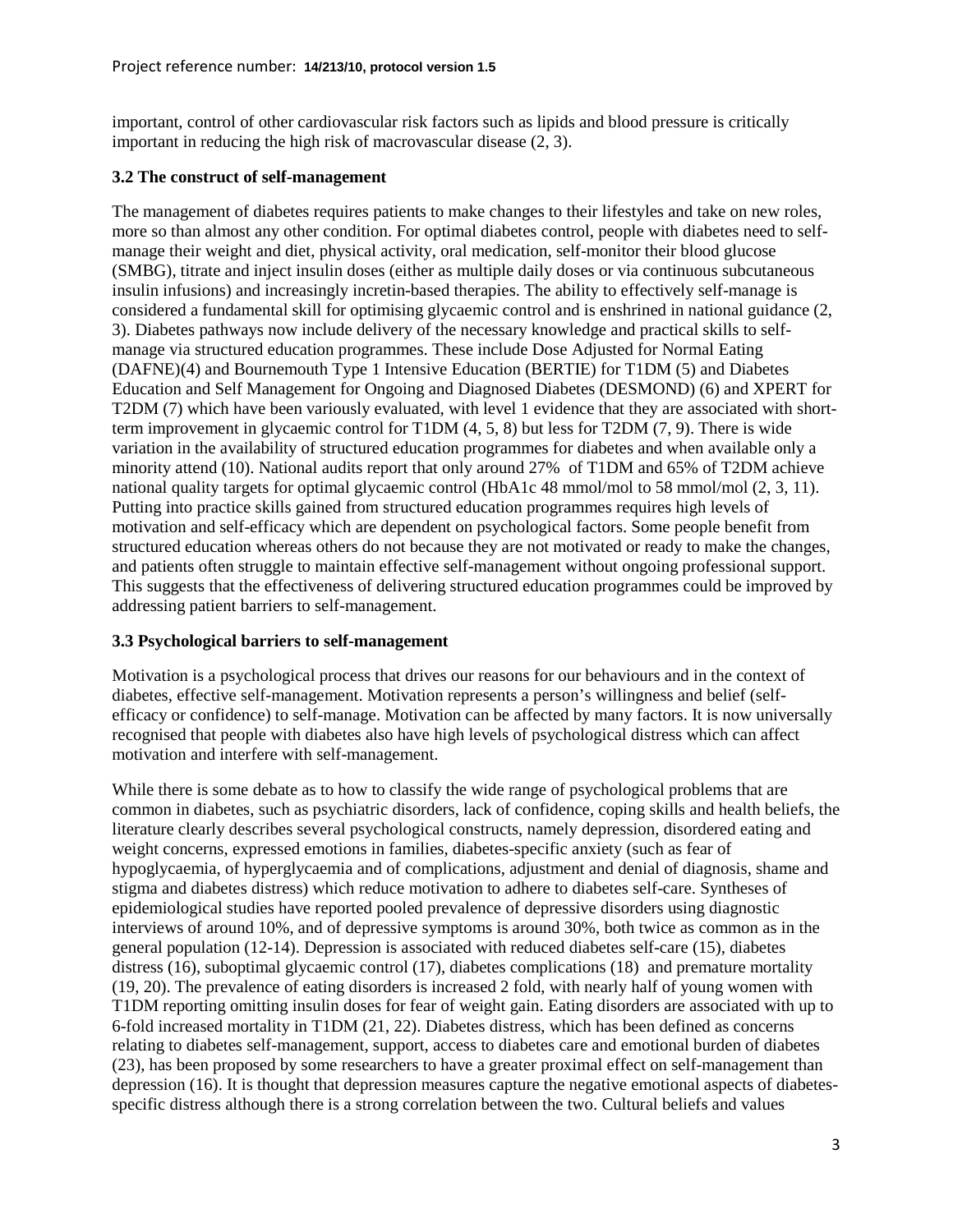contributing to the development of unhelpful health beliefs has been repeatedly recognised [\(24,](#page-23-6) [25\)](#page-23-7) and are potentially modifiable targets in self-management.

#### **3.4 Definition and classification of psychological treatments**

Investigators have increasingly been examining whether, and which, psychological (sometimes also termed psychotherapeutic) treatments are most effective in improving motivation to self-management which mediates glycaemic control. Motivational or psychological interventions are distinct from other types of health technology such as education, medical devices, pharmacological agents and surgery. The fundamental principle underlying psychological treatments are that they utilise the psychotherapeutic (talking or communicating) relationship between the therapist and the patient to bring about change in emotional, cognitive and/or behavioural functioning. There is no consensus classification for the wide range of psychological treatments that may be applicable to increasing motivation in diabetes self management but broadly they can be categorised according to their theoretical framework as used by NHS choices [\(www.nhs.uk\)](http://www.nhs.uk/), current behaviour change taxonomies and other health agencies [\(26-28\)](#page-23-8).

1. Psychoanalytical therapies: this utilises the therapeutic relationship to explore and resolve unconscious conflicts often arising from experiences and modelling in childhood that affect personality and interpersonal functioning into adult life. This tends to be an intensive and long-term therapy but brief psychodynamic models have been developed [\(29-31\)](#page-23-9).

2. Cognitive behaviour therapy (CBT): this is a brief therapy (usually 6-20 sessions) that focuses on the here and now by identifying unhelpful thoughts and feelings linked to our actions (see figure 1 for a CBT formulation for diabetes). It aims to identify and challenge the underlying dysfunctional beliefs that maintain negative automatic thinking that occurs in certain situations, such as having to check one's blood glucose in public, using a broad range of techniques such as hypothesis testing, thought records, cognitive restructuring, Socratic questioning, behavioural tasks and skills training, problem solving, relaxation techniques, dialectical behaviour therapy. The evidence base for CBT in treating depression is extensive [\(32\)](#page-23-10). There have been a growing number of intervention studies testing CBT or psychological techniques within the umbrella of CBT to improve self-management. In recent years, there has been an emergence of mindfulness or acceptance-commitment CBT which uses techniques derived from eastern philosophies and have been tested in diabetes[\(33\)](#page-23-11).

3. Counselling is sometimes described as person-centred therapy and there are two main variations. Rogerian or humanistic therapy is an experiential non manualised and usually non focused therapy where ventilation of emotions is expected to lead to self-awareness and self-determination [\(34\)](#page-23-12). Motivational interviewing is a counselling approach which focuses on behavior change. It is defined as a collaborative, goal-oriented style of communication with particular emphasis on the language of change [\(35\)](#page-23-13). It is designed to strengthen personal motivation for, and commitment, to a specific goal by eliciting and exploring the person's own reasons for change using a non-judgmental, accepting and compassionate approach [\(36,](#page-23-14) [37\)](#page-23-15). A motivational interviewing intervention moves through the following processes: engaging, focusing, evoking and planning. The core skills of motivational interviewing can by summarised by the acronym OARS: Open question; Affirmations; Reflections and Summaries. The appeal of MI is that it is very brief (1-4 sessions), and is effective for a range of lifestyle related behaviours and conditions including diabetes [\(38\)](#page-23-16) by a range of health providers with a quality assurance competency framework.

4. Other psychotherapies and variations: interpersonal psychotherapy which was developed originally as a time limited (16 sessions) therapy for depression, it uses the connection between mood and interpersonal experiences to focus on grief, role dispute, role transition and interpersonal deficits [\(39\)](#page-23-17). Cognitive analytical therapy combines psychoanalytical theory with CBT theory and has been tested in diabetes and is used in NHS diabetes clinics [\(40\)](#page-24-0). Family or systemic therapies focuses on the principle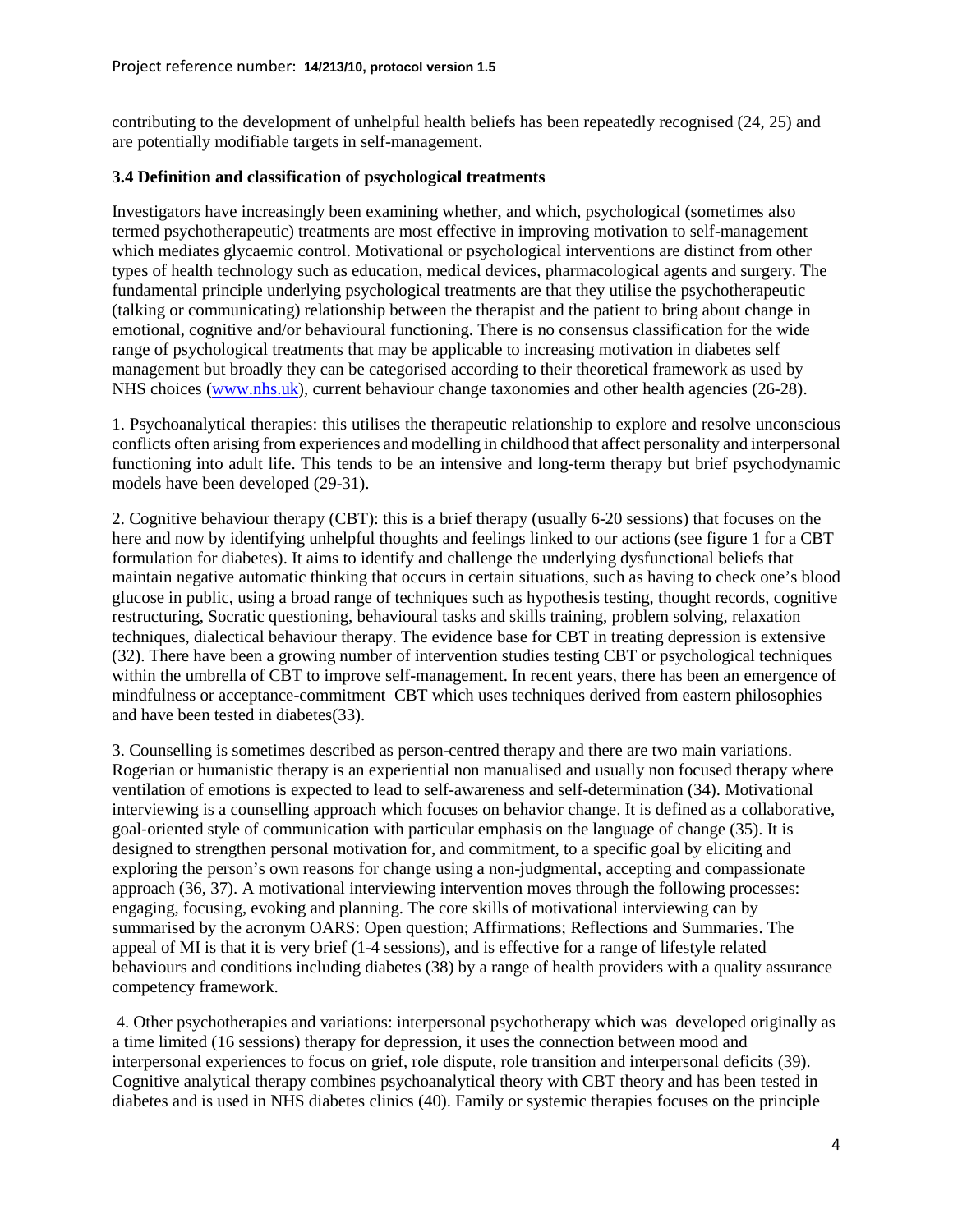that family relationships operate as systems. For instance, sometimes the family member with diabetes may be singled out as the index problem, systemic therapy encourages everyone within the family to work together to fix problem rather than blaming each other [\(41\)](#page-24-1).

There are other psychotherapies that use the creative process as the form of communication between the patient and the therapist, such as narrative writing [\(42\)](#page-24-2), psychodrama [\(43\)](#page-24-3) and art therapy [\(44\)](#page-24-4). Increasingly the use of e-techniques to deliver psychological or motivational communications to support self-management such as text messaging and online programmes are being developed and evaluated [\(45,](#page-24-5) [46\)](#page-24-6).

## **3.5 Current evidence for effectiveness of psychological treatments to improve glycaemic control**

In the 1990s, there was a slow growth of intervention studies examining the effectiveness of psychological treatments to support self-management which led to a number of reviews some of which were not guided by standard systematic review methodologies [\(47-49\)](#page-24-7) and the key findings were that many studies combined T1DM and T2DM; often the psychological active ingredients could not be distinguished from educational active ingredients; and they did not report standardised outcomes that could be pooled.

In a Cochrane Collaboration approved protocol, we conducted the first systematic review and metaanalysis of randomised controlled trials (RCT) of psychological treatments to improve glycaemic control separating T1DM and T2DM [\(50,](#page-24-8) [51\)](#page-24-9). We found that there were significantly reduced quality for most RCTs such as lack of statistical power, selection bias, glycaemic control as a secondary outcome therefore prone to missing data, poorly described theoretical models underpinning the psychological treatment, limited information on the skills of the therapist and description of the intervention so that it was difficult to replicate the treatment. Overall there was some evidence that interventions using CBT-like techniques were more effective in improving glycaemic control. There were 29 studies eligible for the T1DM systematic review. In the 10 studies in children and adolescents with T1DM and with data for the metaanalysis, there was weak evidence that psychological treatments were effective (standardised pooled mean difference -0.35 (95% confidence interval -0.66 to -0.04)) equivalent to IFCC 6 mmol/mol absolute reduction in glycated haemoglobin. There was no evidence that psychological treatments were effective in 11 studies of adults with T1DM (pooled standardised mean difference was -0.17 (-0.45 to 0.10), equivalent to 3 mmol/mol absolute reduction in glycated haemoglobin). There were 25 T2DM studies eligible for inclusion but only 12 studies  $(n=522)$  had patients whose data could be pooled (pooled mean difference -0·32 (95% CI -0·57 to -0·07) equivalent to an absolute difference of in HbA1c of IFCC 8mmol/mol). These reviews met the Centre for Reviews and Dissemination (CRD) Database of Abstracts of Reviews of Effects (DARE) scientific quality criteria for a systematic review [\(52\)](#page-24-10).

A later review in T2DM that synthesized the same studies found that general medical professionals were as effective in supporting self-care using psychological techniques [\(53\)](#page-24-11). Since then the focus of systematic reviews in adults with T2DM has shifted to examine different modes of delivery such as computer-based/e-health interventions [\(54,](#page-24-12) [55\)](#page-24-13), or techniques to support isolated self-management activities such as change in physical activity [\(56\)](#page-24-14) or longer-term clinical outcomes, morbidity and mortality [\(57\)](#page-24-15).

For children and adolescents with T1DM a similar picture has emerged with systematic reviews on family interventions [\(58\)](#page-24-16), psycho-educational interventions [\(59,](#page-25-0) [60\)](#page-25-1) and interventions incorporating physical activity [\(61\)](#page-25-2). For adults with T1DM there have been no further systematic reviews of psychological treatments to support self-management, especially following structured education programmes.

In parallel but not mutually exclusive, as depression is so common, relatively easy to measure and is treatable, some researchers have focused solely on the treatment of depression in diabetes with the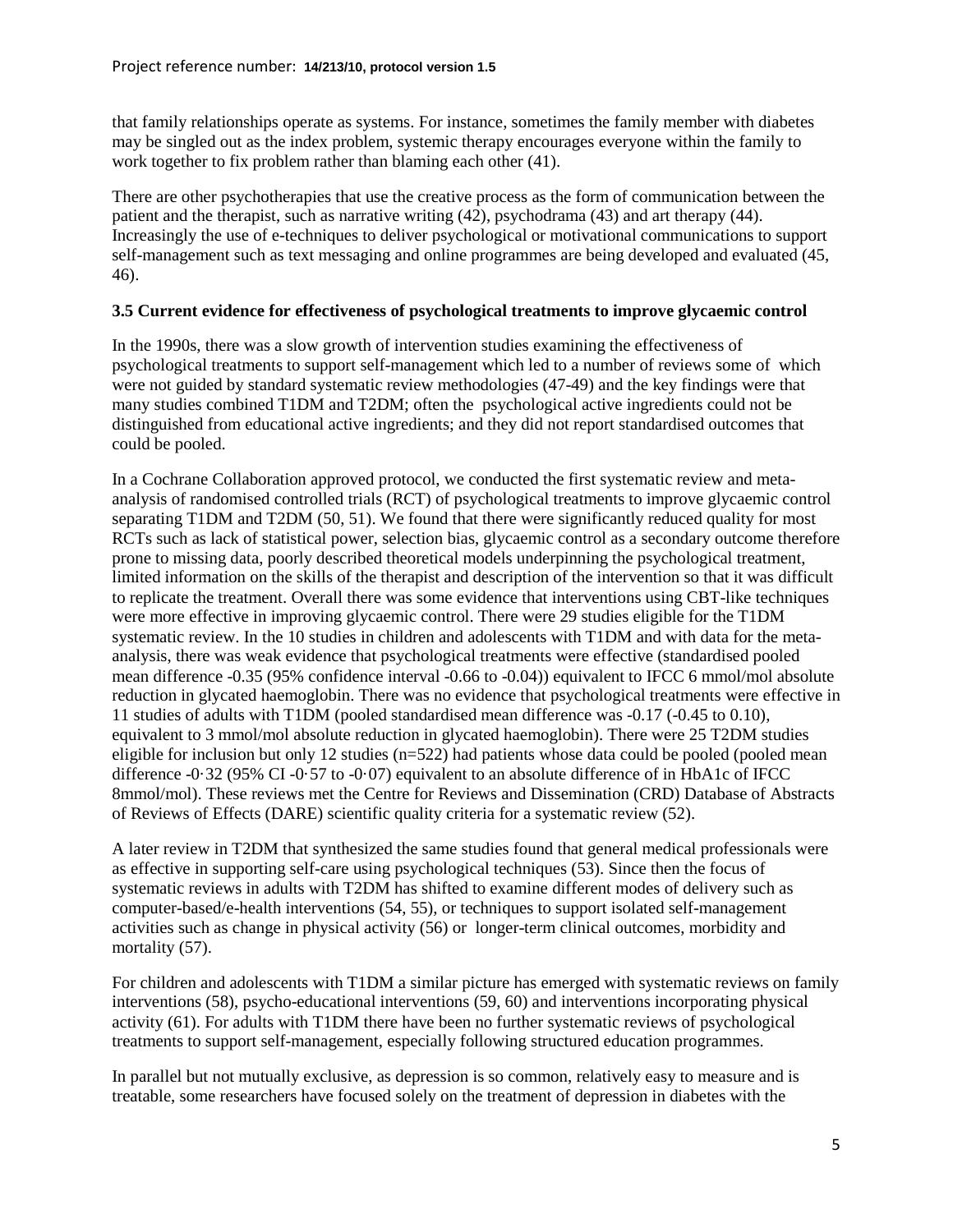primary aim of improving depression outcomes with the secondary aim that any improvement in glycaemic control would be mediated by improved self-management. There have now been several systematic reviews synthesizing this literature. They have consistently found that the depression in diabetes can be treated effectively with psychological, pharmacological interventions or as combined treatments, and increasingly as collaborative care (or stepped care or algorithm based) interventions but the pooled evidence shows that improvement in depression is not always associated with an improvement in glycaemic control [\(19,](#page-23-1) [62,](#page-25-3) [63\)](#page-25-4).

## **3.6 Recent individual studies**

Although there have been no updated systematic reviews of psychological interventions to support selfmanagement and improve glycaemic control inT1DM since 2003 there has been a steady and promising growth in the publication of individual controlled studies. In a HTA funded multi-centre RCT (A Diabetes and Psychological Therapy (ADaPT) study), we found that nurse-led psychological treatments combining motivational interviewing and CBT was more effective (but not more cost-effective) than usual care in improving glycaemic control (reduction in HbA1c -5.5mmol/mol) in 340 people with T1DM and persistent suboptimal glycaemic control [\(64-66\)](#page-25-5). Since then there have been numerous further RCTs of psychological interventions for adults with T1DM with sub-optimal diabetes control using group CBT demonstrating improvements in psychological and clinical outcomes [\(67-70\)](#page-25-6). For instance, one of the most effective used 8 weekly sessions of guided self-determination group counselling delivered by nurses and demonstrated improvements in perceptions of self-efficacy, SMBG and HbA1c (mean difference 5 mmol/mol,  $p<0.001$ ) compared with the usual care group [\(67\)](#page-25-6).

In a scoping review we found more than 20 studies of psychological strategies to support motivation for self-management in children and adolescents with T1DM since the last review which ended in 2003 [\(51\)](#page-24-9). Some of the most successful targeted the family and parents. An individual counselling 'personal trainer' programme (n=179) aimed to support young people to improve self-management by helping them with communicating their needs for support from family members [\(71\)](#page-25-7) and the other behavioural family systems therapy specific to diabetes (n=189) concentrated on adherence to diabetes treatment and reducing family conflict to aid communication [\(72\)](#page-25-8). The recent landmark UK multi-centre intervention (n=362), Child and Adolescent Structured Competencies Approach to Diabetes Education (CASCADE), which delivered motivational interviewing to support young people and their families with diabetes selfmanagement led to improvements in family relationships and diabetes self-efficacy at 12 months of which the latter was sustained at 24 months but no improvement in glycaemic control [\(73\)](#page-25-9).

In T2DM recent studies incorporating psychological therapy for motivation have focused on isolated selfmanagement activities such as diet [\(74\)](#page-25-10), exercise [\(75\)](#page-25-11), weight management [\(76\)](#page-26-0) and medication adherence [\(77,](#page-26-1) [78\)](#page-26-2). These have typically employed counselling strategies, such as motivational interviewing therapy, to facilitate lifestyle change [\(76\)](#page-26-0). The Look AHEAD (Action for Health in Diabetes) clinical trial investigated the long-term impact of a multi-factorial intensive lifestyle intervention incorporating motivational techniques for over 5,000 people with T2DM who were overweight. At 12 months follow-up there were significant improvements in weight, HbA1c and cardiovascular risk factors [\(74\)](#page-25-10). Recently, novel approaches have been developed to improve motivation with self-management with regard to starting insulin treatment in T2DM. For example, an RCT of structured glucose self-monitoring training patients to use blood glucose meters compared with a monitoring group, led to earlier initiation of insulin in the glucose monitoring arm [\(78\)](#page-26-2).

## **3.7 Economic evaluation**

There have been only a handful of intervention studies that have included a cost effectiveness analysis and these suggest that psychological treatments as adjuncts to diabetes care may be either cost neutral or more expensive  $(66, 73)$  $(66, 73)$ .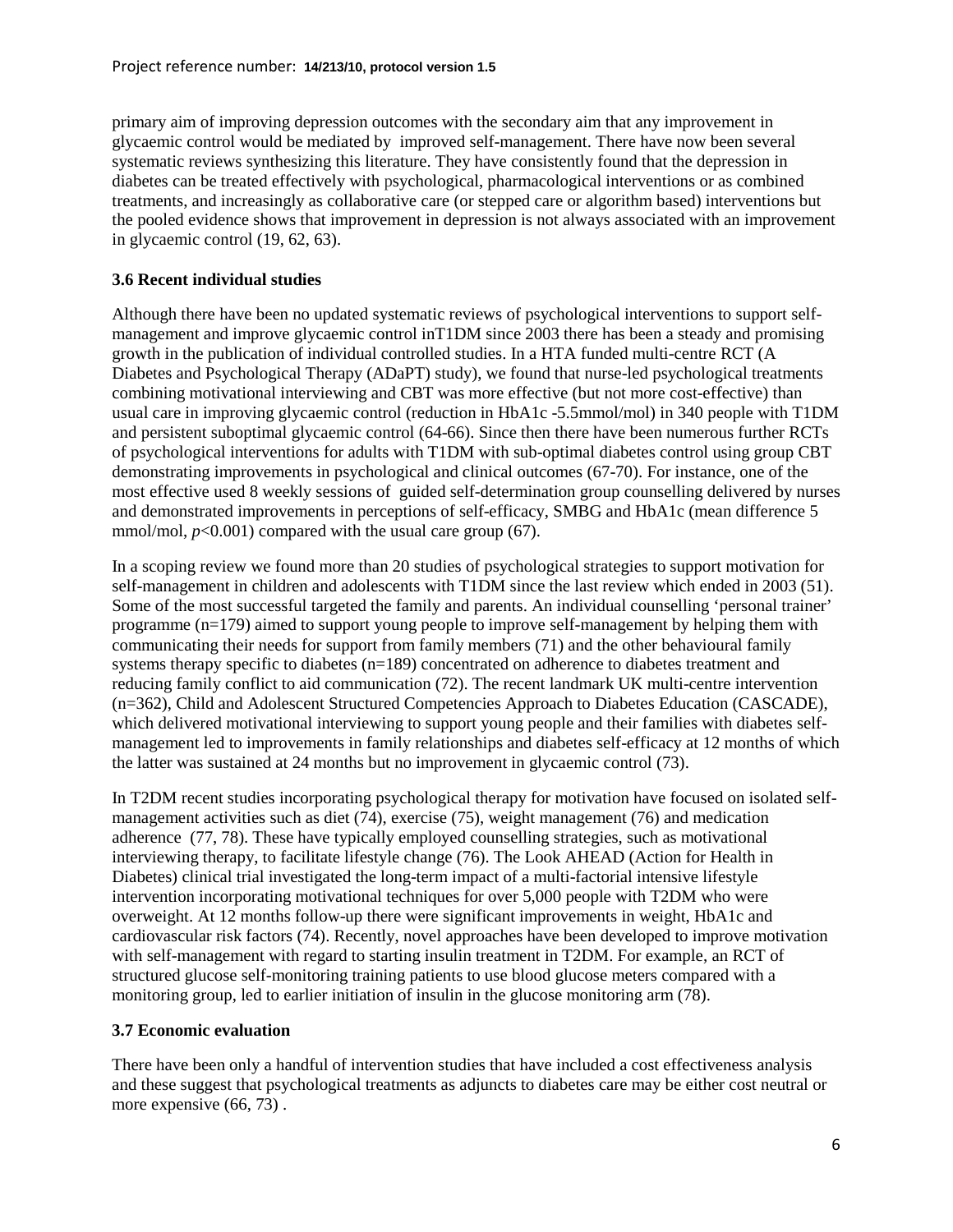## **3.8 Summary**

Psychological factors that interfere with self-management are potentially modifiable using psychological treatments. There has been insufficient economic analysis of the benefits of psychological treatments. In the past decade, there have also been advancements in the methodology of behaviour change such as NICE guidance on behaviour change [\(79\)](#page-26-3) and an MRC framework for classifying behaviour change techniques for identifying and describing specific psychological techniques highly valuable for translation into clinical practice [\(80\)](#page-26-4). There is also more awareness that brief psychological treatments are often effective in the short term but is also becoming recognised that some people with diabetes need long term support or repeated courses of psychological support. In the follow up of the ADaPT study, we found that after 2 years the effects of CBT and MI had disappeared [\(81\)](#page-26-5). We propose to conduct a systematic review of updated of intervention studies.

# **4. AIMS AND OBJECTIVES**

The overall aim is to conduct a systematic review and meta-analysis of controlled trials of brief psychological treatments to:

1. assess the effectiveness of psychological interventions which aim to improve motivation for patients with T1DM and T2DM so that they have improved i) diabetes self-management ii) glycaemic control, iii) other behaviour change and iv) health related quality of life.

2. examine the overall cost-effectiveness analysis of psychological treatments in diabetes and to model the potential predicted savings in reducing risk of diabetes complications long term.

3. assess the effectiveness of different types or techniques of psychological treatments for i) better selfmanagement, ii) glycaemic control.

4. examine whether psychological treatments are effective in addressing in populations who experience health inequalities such as different ethnic groups, severe mental illness and social deprivation

5. to conduct subgroup analyses to identify clinical characteristics of patients who have better or worse diabetes self-management or glycaemic control eg by age, gender, complication status.

6. to describe the development of new psychological theories and techniques, and of any advancements in research methodologies such as quality assurance of fidelity of intervention delivery or characteristics of control groups.

7. to identify gaps in the literature in order to make recommendations for primary research

8. to summarise the data for translation into the NHS via Health Improvement Networks, Diabetes Strategic Networks, Diabetes UK and Clinical Commissioning Groups.

## **5. RESEARCH PLANS**

We will use the Preferred Reporting Items for Systematic reviews and Meta-Analyses (PRISMA) guidelines [\(82\)](#page-26-6) and register the systematic review on the PROSPERO database (International Prospective Register of Systematic Reviews)[\(83\)](#page-26-7). Where possible we aim to match with the methods for the systematic reviews we conducted from inception of electronic databases to 2003, for the potential to pool data from an older cohort of studies with those from the last 10 years [\(50,](#page-24-8) [51\)](#page-24-9). The advantage of this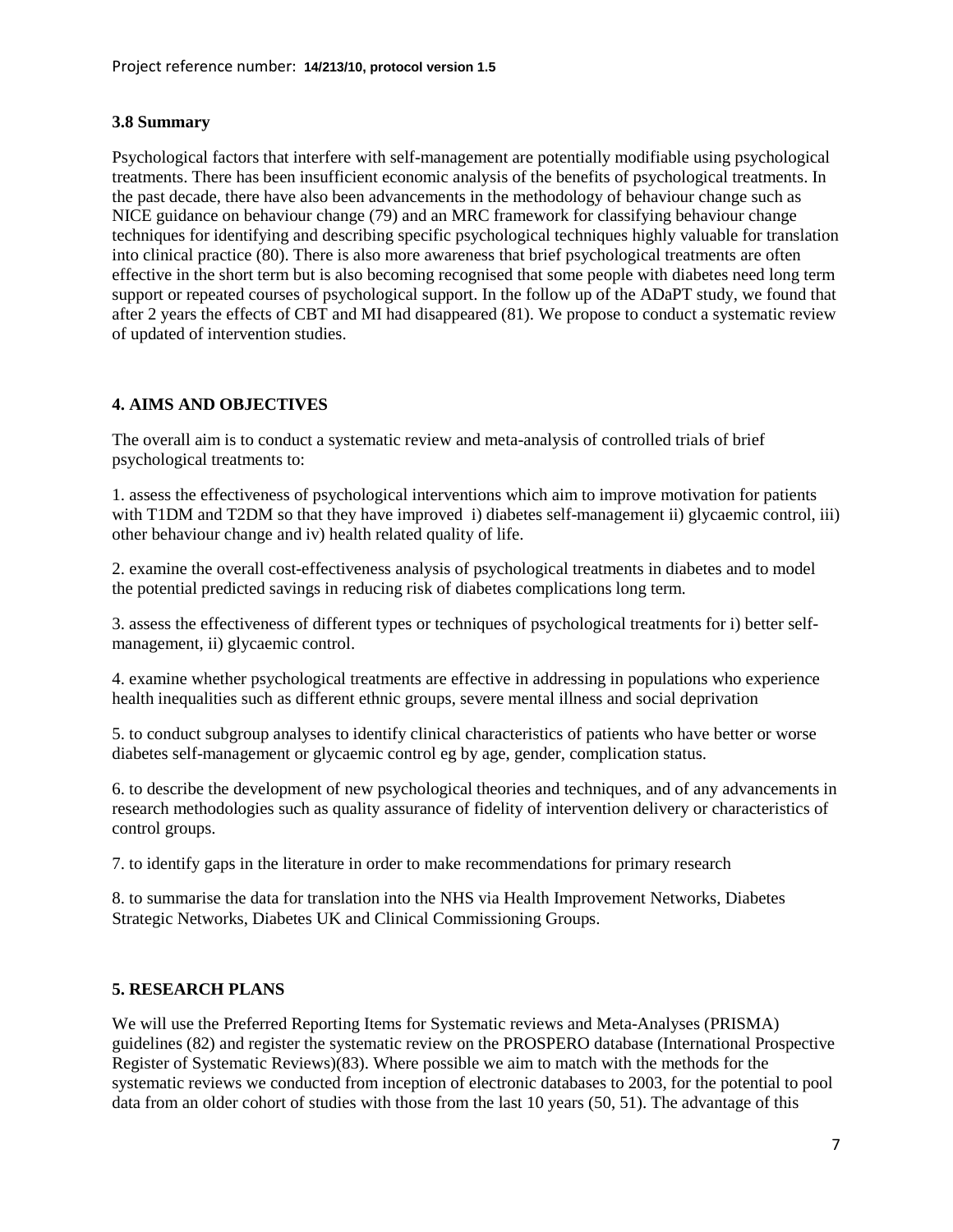approach is that intervention methodologies and psychological technologies have improved as have the number of studies in the preceding decade and therefore we will not be contaminating the modern review with methodological biases and limitations of under reporting of older studies, and yet still have the data of pre -2003 to compare to the reviews. We will make a list of the changes or differences between our previously completed protocol and this one. The study flow chart will be presented according to PRISMA guidance[\(82\)](#page-26-6).

## **5.1 Eligibility for review**

## **5.1.i Types of studies**

Eligible studies will be stratified by randomisation status into a) those that are randomised controlled trials, published and unpublished and b) non-randomised controlled trials. N-of-1 trials and pre-post observational studies will be excluded as there is no control group. We will only use the first arm of crossover trials to minimise the biases of a carryover effect. Where there are multiple publications of the same study, we will include the publication which reported the primary outcome of interest (HbA1c), but if necessary extract data from other publications, such as intervention protocols. This will be important when searching for economic analyses.

## **5.1.ii Types of participant**

We will separate the review by T1DM and T2DM as they are distinct clinical groups. As there are different historical and international cut offs for suboptimal glycaemic control and as change in glycaemic control is sometimes a secondary outcome, we will not have a pre-defined minimum HbA1c for inclusion into the review. We will include all ages along the lifespan but for T1DM we will stratify by children and adolescents (as defined by the study authors) versus adult studies (from age 18 years unless otherwise stated in the study). The diagnosis of diabetes should be based on standard consensus criteria valid at the beginning of the trial. Patients that have other medical conditions will be excluded unless the data on patients with diabetes have been summarised and extractable as a subgroup, or separate analysis can be provided by the author. Patients with pre-diabetes states or other types of diabetes such as impaired glucose tolerance or gestational diabetes will be excluded. We will not exclude studies which have not described whether patients have received structured education because many studies do not always report this information.

## **5.1.iii Types of interventions (health technologies being assessed)**

We will include brief psychological interventions that are described by the study's authors as psychological and if they are based on established psychotherapeutic principles and techniques as described by NHS Choices (www.nhs.uk), Royal College of Psychiatrists [\(27\)](#page-23-18) and National Institute for Clinical Excellence and Health (Guidance PH6) [\(79\)](#page-26-3). We define an intervention as psychological if they include the following: i) had a reliance on communication, using a therapeutic alliance between patient and the therapist; ii) intervention was facilitated by psychologists, psychotherapists, and therapists in training, or facilitated by persons trained/supervised by a clinical psychologist or therapist; iii) the intervention was based on a psychological model; iv) the intervention aimed to improve outcome changes in emotional, cognitive or behavioural functioning including adherence. If these criteria were unclear and the intervention could not clearly be described as psychological, then authors were contacted for more information. If this criteria is unclear from publication, then authors will be contacted for more information to determine eligibility. The minimum and maximum number of sessions of a psychological treatment will be one and 50 respectively. There is huge variation of therapies we will classify them broadly under the following categories: psychoanalytical/psychodynamic, cognitive behaviour techniques; counselling (including motivational interviewing and mindfulness); family therapies; creative therapies (including narrative, art therapy, music therapy and psychodrama). We will include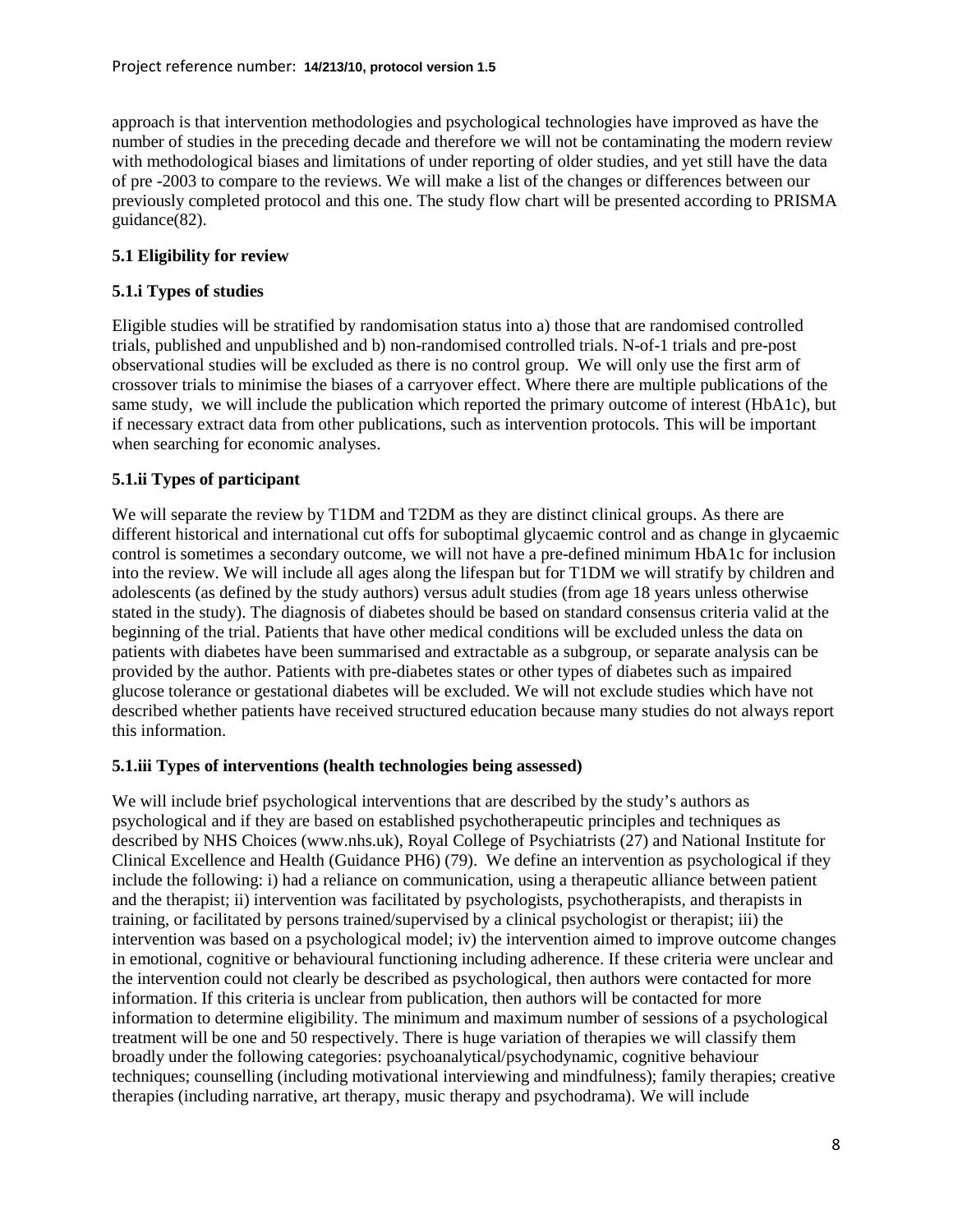collaborative care i.e. a psychological intervention in combination with psychotropic or antidepressants. Typically brief interventions are estimated at around 20 sessions but we want to identify studies that have also addressed maintenance of self-management as diabetes is a chronic condition and there is a risk of relapse. Studies that used self-help (unless guided by a therapist) will be excluded.

## **5.1.iv Types of comparator**

We will consider a control group defined as:

i) usual diabetes care: this will depend on the local pathways for diabetes care and whether they have been standardised for the study.

ii) usual care while on a waiting list: in some settings, eg depression, it may be unethical to deny effective treatments.

iii) attention control: a controversial criticism of psychological intervention studies is that the active ingredient is the extra time that a therapist spends with the patient rather than any specific techniques that brings about behaviour change.

- iii) a less intense psychological treatment.
- iv) diabetes education

The contents of the control intervention will be extracted in the same standardised protocol as for the intervention.

## **5.1.iv Type of outcomes**

The main outcome will be any change in glycaemic control. If it is possible to measure the duration during which the change was maintained, then we will use this data in the economic modelling. The secondary outcomes will be i) changes in self-management activities as the main behaviour changes, such as SMBG, self-examination, diet, physical activity, oral anti-diabetes mediation, uptake of insulin therapy, increased clinic attendance ii) change in psychological functioning such as depressive symptoms, diabetes distress iii) economic outcomes using unit costs iv) adverse effects such as incidence of severe hypoglycaemia, diabetic ketoacidosis, diabetes complications.

## **5.2 Information sources**

We will conduct an all language search from the following databases from February 2003 to current: identified trials in MEDLINE (since 2003 to current), CINAHL (since 2003 to current), *The Cochrane Library*, (current issue), PsycINFO (since 2003 to current), and EMBASE (since 2003 to current), Cochrane Controlled Trials Database (since 2003-current), Web of Science (since 2003-current) and Dissertation Abstracts International (since 2003 to current). Searches will be combined with the Cochrane Collaboration optimal search strategy for the identification of RCTs for each database adapting and updating the search strategy we used previously [\(50,](#page-24-8) [51\)](#page-24-9). We will also carry out searches using selected MeSH and free text terms using keywords that are not in the search strategy on each database eg motivational interviewing, collaborative care, economic evaluation.

Abstracts of four international diabetes conferences will be searched from 2012 to current from Diabetes UK, American Diabetes Association, European Association for the Study of Diabetes, International Federation of Diabetes for reports of any trials using psychological therapies. The reference lists of included studies and reviews were searched for additional studies. Lead and senior authors of each included trial and experts in this subject will be contacted for patient level data and any additional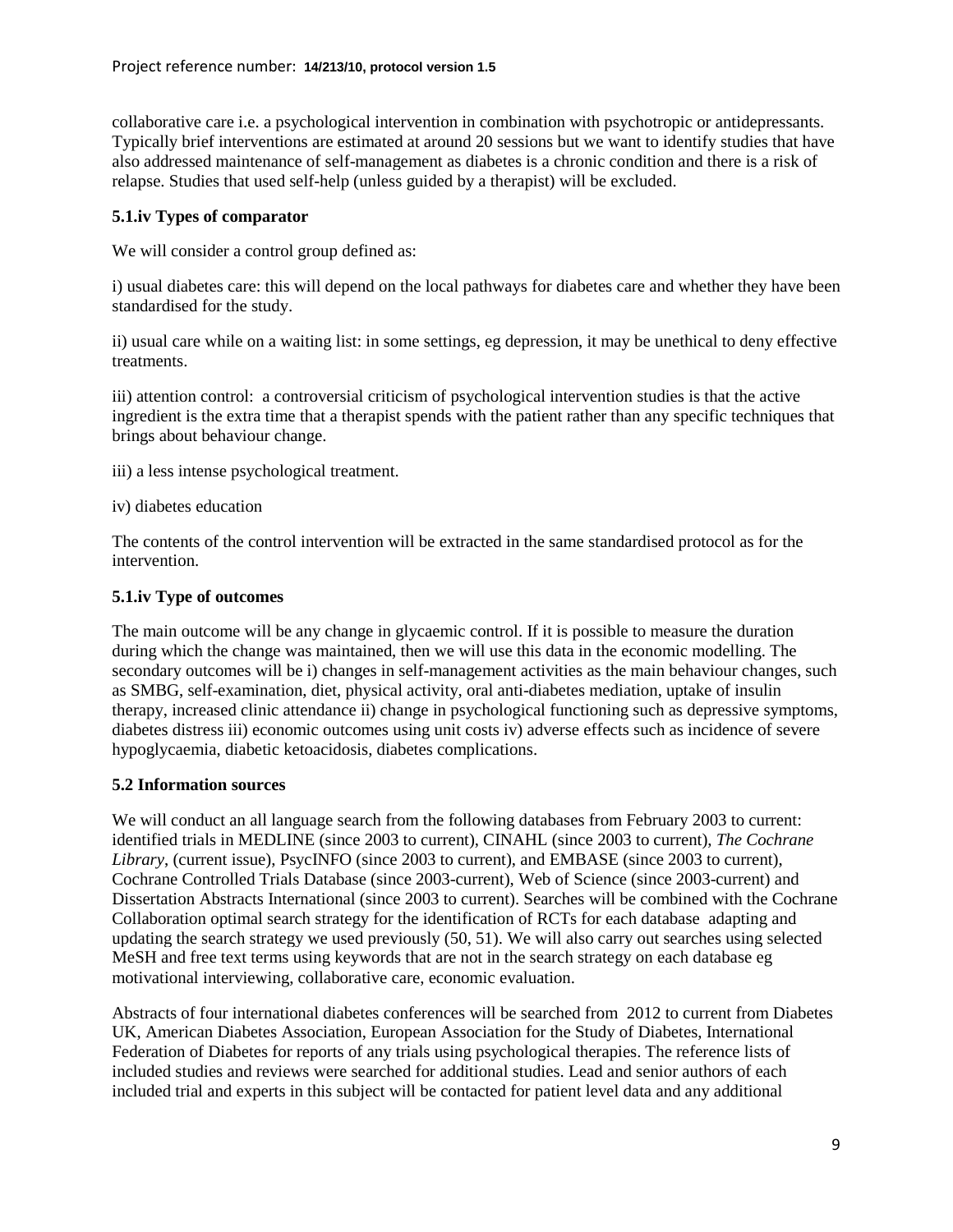qualitative and quantitative data on unpublished and published trials. Clinicaltrials.gov will be searched for "active, not recruiting" with an estimated completion date of 2016, authors of any relevant papers identified will be contacted for full text paper availability.

## **5.3 Search Strategy**

The following search terms will be used for MEDLINE and adapted for each database: "psychological therapies" and "mood disorders" and "diabetes distress" according to the Cochrane Collaboration Depression, Anxiety and Depression Group search strategy; "diabetes mellitus" and "clinical trials" according to the Cochrane Collaboration Metabolic and Endocrine Disorder Group generic diabetes search strategy and self-management including adherence, diet, physical activity, insulin therapy. Where existing search strategies do not exist, we will develop and pilot a version for this review.

We will search for cost-effectiveness evidence using standard search techniques and Scottish Intercollegiate Guidelines Network filters on databases for cost-effectiveness evidence [\(84\)](#page-26-8). Although our decision problem is limited to the UK, we will search for international cost-effectiveness literature to ensure we examine any useful methodological developments for assessing these interventions as well as understanding how other researchers have found evidence for different parameters that will be important in the health economic models. The search will cover (separately) both T1DM and T2DM and the exact specification of interventions and of years for this search will be determined after the effectiveness evidence searches have been completed.

## **5.4 Study records**

## **5.4.i Data Management**

The abstracts will be reviewed online to reduce carbon load and organise information. We will establish a project management committee. Eligible studies will be filed by type of diabetes and then by year of publication. An excel spreadsheet will be used to manage records and data. Individual patient data will be requested as anonymised only and only if there is ethics committee approval. Investigators who contribute to individual data will be invited to be part of the writing group. The PI (who has led 7 systematic reviews and project managed two NIHR funded clinical trials) will develop the Standard Operating Procedures (SOP) to include *a priori* rules for standardising coding of data where ambiguities exist eg describing motivational interviewing as CBT.

## **5.4.ii Selection process**

For the first stage, the abstracts of studies identified by the electronic searches will be independently inspected by two researchers (the PI and the research worker) and inter rater reliability for selection into the review will be calculated using Cohen's Kappa [\(85\)](#page-26-9). At this stage, if the study is in a foreign language, we will only review abstracts that are also written in English as well as in that language. We will select abstracts that describe a controlled trial, a psychological or behavioural intervention, in patients with T1DM or T2DM. We will not include glycaemic control or self-management as a criterion for selection in abstracts because this may not be a primary outcome for some studies. In case of ambiguity or differences between raters, the abstract will be included into the second stage.

In the second stage, the two researchers will independently extract data from each full copy of the abstracts selected for further review. At this stage, we will include articles in foreign languages which will be translated by native speaking psychiatrists, psychologists, and if not available, medical interpreters. The value of this strategy is that it may help address health inequalities by identifying different cultural approaches to supporting self-management which could be translated to the UK's multicultural and ethnically diverse population with diabetes.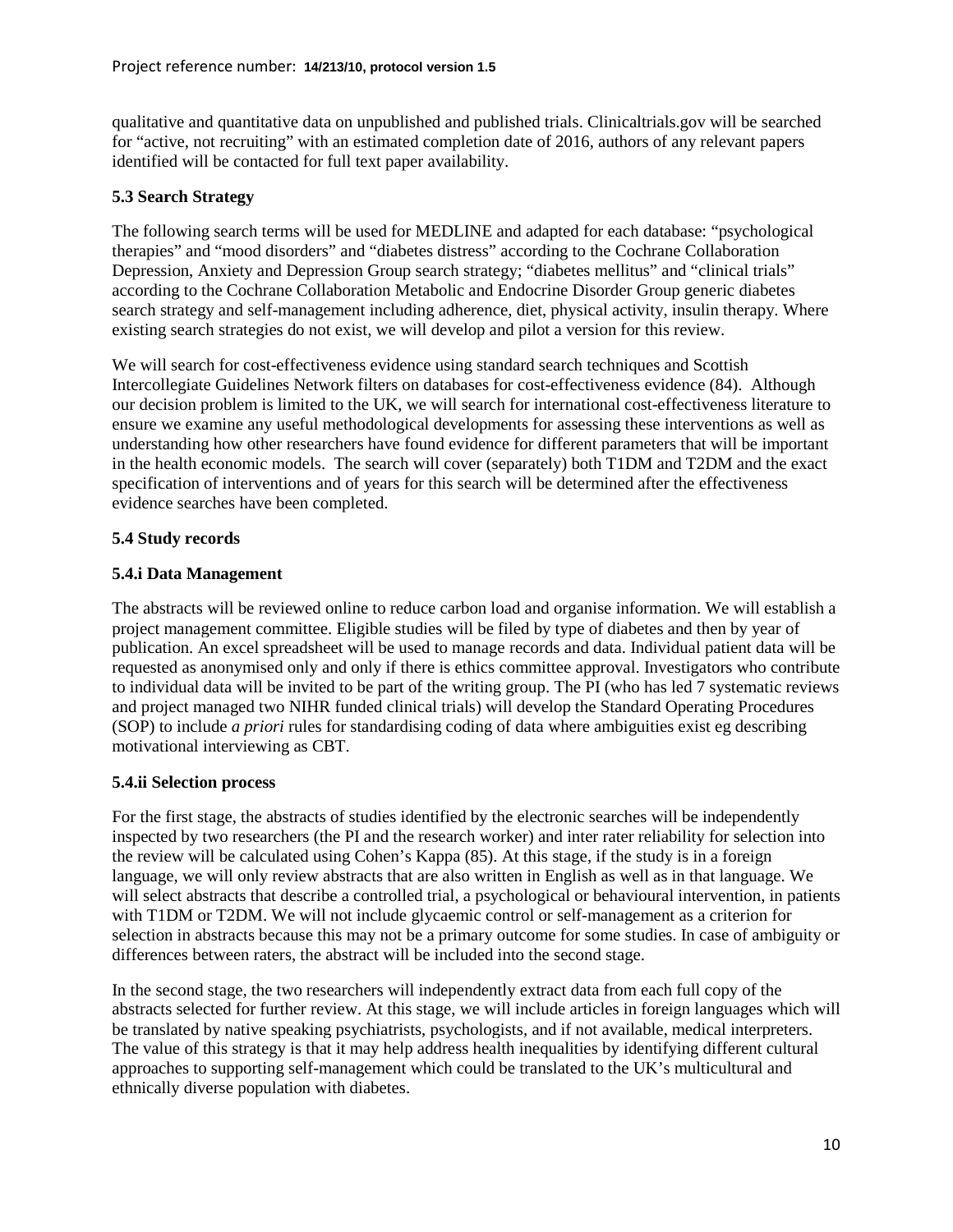Differences over inclusion of studies for eligibility into the review will be resolved by consensus and discussion with third researcher (co-investigator KI).

In the third stage, the eligible study will be examined for adequate data, for pooling into the meta-analysis including sample size for each arm of the study, measure of the mean or median and its variance or spread or mean differences for each outcome.

## **5.4.iii Data collection**

Data extraction forms will be developed and piloted building on the variables we defined in our earlier reviews. Data will be extracted independently and compared convened by a third investigator (coinvestigator KI). If there is more than one psychological intervention group eg a three or four arm controlled trial, we will include all but use the most intensive intervention as the primary experimental group for the primary meta-analysis. Network analyses will allow us to compare the multiple arms so that data is not wasted. Data will be extracted and coded in a standardised manner on the following:

a) publication characteristics: year of publication, publication type (peer review or not), country of origin, health care setting, language, funding source.

b) patient characteristics: type of diabetes, lifespan status, average age, gender distribution, ethnicity distribution, socioeconomic setting, duration of diabetes, complications status, average glycaemic control, receipt of structured education, other clinical features such as obesity, medications (for T1DM: multiple injections or CSII and for T2DM: lifestyle advice, antidiabetes medications and/or insulin therapy).

c) we will extract the following components of the intervention: type of therapy, theoretical framework, use of manual, specialty of therapist, training of therapist, competency assessment of therapist, description of any specific behavior change techniques, number of sessions, duration of therapy, format of delivery (face to face, online, telephone, text messaging) and whether individual, group or family/couple, length of follow up from baseline, use of booster or maintenance sessions.

d) outcome characteristics: HbA1c, measures of behaviour change or self management, psychological measures, quality of life, at baseline and follow up (or mean change).

e) economic data: the costing of the interventions will be identified. We will extract evidence on resource use in both intervention arms and comparator (usual care) arms from all of the studies included in the effectiveness review. Typically, some description of the staff grade and time for different components of the intervention are included into the description of the intervention arm in a clinical study, for example an RCT. It is often the case that there is less clarity on the comparator arm with a minimal description of standard or usual care. We will extract all information available for the studies. We will contact investigators to obtain any further detail on resource use that might not be available in the published study papers. Having collected the available data on resource use, we will undertake a workshop with clinical advisors (co led with co applicant SH), to formulate a costing for each intervention that is relevant and appropriate to current UK practice. This will include estimating the time and grades of staff input and any non staff related costs. These resource use estimates will be multiplied by standard unit costs [\(86\)](#page-26-10) and NHS reference costs. This process will provide base case cost estimates for each intervention to be examined. Having developed these, we will share them with the clinical experts for assessment of face validity and also to identify uncertainties in these costings for use in scenario analyses within the costeffectiveness modelling. Through Prof Heller's contacts with many UK diabetes departments we will also be able to gain insight from other centres as to the robustness of these costings.

**5.5 Data items**: all variables and its categories for the data collected will be listed and defined *a priori* taking into account pre-planned data assumptions and simplifications.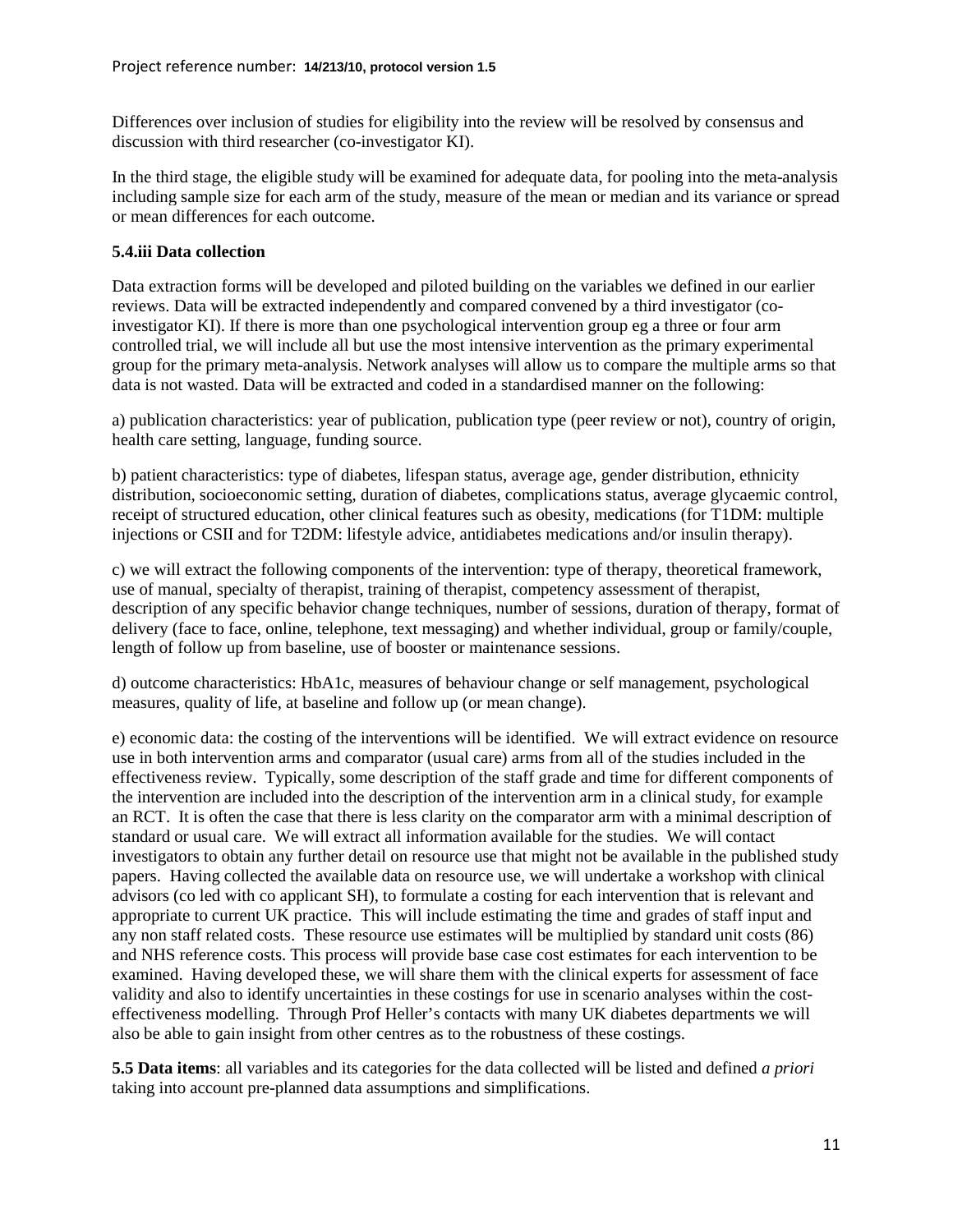## **5.6 Quality assessment of bias**

There are many scales and checklists to assess the risk of bias in the methods used in the conduct of controlled trials. For RCTs, we will use the current Cochrane Handbook Tool for Risk of Bias [\(87\)](#page-26-11). For non randomised controlled trials there is no consensus on guidance for assessing risk of bias but the Cochrane Collaboration will be publishing guidance [\(88\)](#page-26-12). If this is not available we will use the Newcastle-Ottawa Scale [\(89\)](#page-26-13).

## **5.7 Data synthesis**

## **5.7.i Systematic review**

A standardised structured synthesis of all studies included in the systematic review will be conducted. In those studies which do not contain sufficient data to be pooled in the meta-analysis, we will give a narrative synthesis.

## **5.7. ii Meta-analysis**

The mean difference in change between baseline and follow-up scores between the two groups will be standardised by calculating Cohen's d, the difference between the two raw means divided by the pooled standard deviation of the difference as recommended by Borenstein et al [\(90\)](#page-26-14). Hedges g bias correction for small sample sizes will be applied will be used for data where individual patient data are available. The effect size will be calculated from the raw data or otherwise published summary data will be used. The standardised effects will be pooled using an inverse variance–weighted random-effect model, which assumes in addition to within-group variability that the mean effects differ across studies (between study heterogeneity) which is expected due to the variety of case mix and settings. The presence of publication or other bias will be assessed by visual inspections of funnel plots and the effect of possible bias will be assessed in sensitivity analyses using Duval and Tweedie non-parametric 'trim and fill' method [\(91\)](#page-26-15). Meta-regression will be used to investigate differences between types of treatment and the possible effects of age of study and study quality [\(91\)](#page-26-15). Meta-analysis will be performed using STATA 14 [\(92\)](#page-26-16). We have the original data files from the 2003 systematic review. This means we are able to present the combined data for new and old systematic reviews in chronological order. We will also present the findings of the new systematic review separately. This will enable us to demonstrate whether research evidence in the last 10 years is more or less effective compared to what has gone before.

## **5.7.iii Individual participant meta-analysis**

Where we have access to individual participant data for the included studies we will conduct a one stage meta-analysis based on a standard multi-level regression analysis which allows to incorporate random effects for heterogeneity [\(93,](#page-26-17) [94\)](#page-26-18). Individual participant meta-analyses has the advantage of allowing the use of individual patient characteristics, such as gender and age, to be included in the analysis and thus avoids biases associated with use of aggregate data in meta-regression [\(93\)](#page-26-17). We will limit the IPD metaanalysis to work published since the 2003 systematic review. Because it is unlikely we would obtain all datasets, we will assess any differences between studies that provided individual participant data and studies where we could not obtain individual participant data for potential biases and determine whether conclusions of the meta-analysis might change if those studies not providing individual participant data had been included [\(95\)](#page-26-19).

## **5.7.iv Sensitivity and subgroup analyses**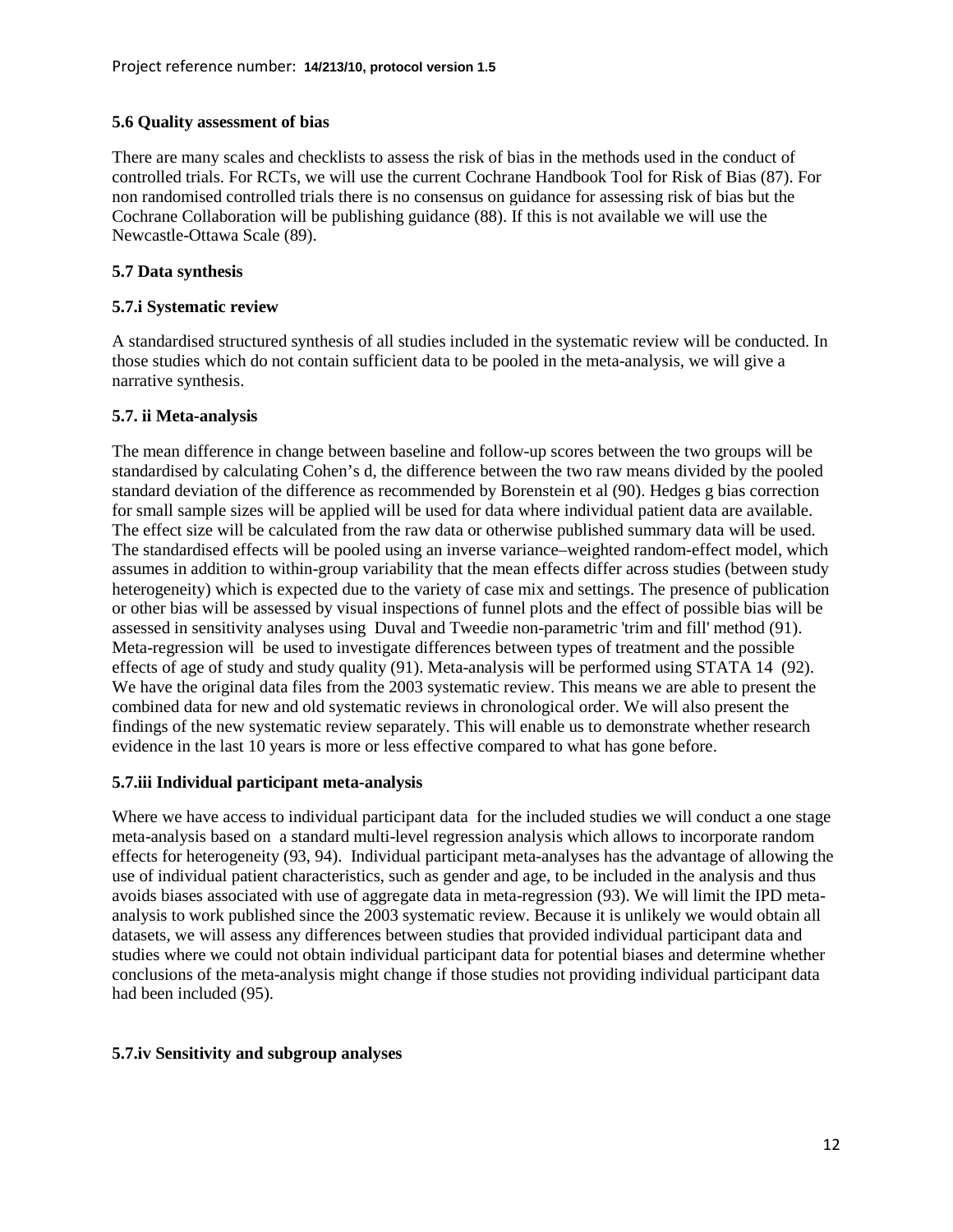We will conduct meta-regression to determine whether factors such as number of sessions attended, duration and type of therapy, socio-economic or cultural factors, and behaviour change techniques are independently associated with changes in self-management or glycaemic control.

#### **5.7.v Assessment of bias**

The presence of publication or other bias will be assessed by visual inspections of funnel plots [\(96\)](#page-27-0) and the effect of possible bias will be assessed in sensitivity analyses using Duval and Tweedie (2000) nonparametric 'trim and fill' method [\(89,](#page-26-13) [97\)](#page-27-1). Meta-regression will be used to investigate the possible effects of age of study and study quality, and compared with the data pooled for the earlier reviews [\(50,](#page-24-8) [51\)](#page-24-9).

## **5.7.vi Network meta-analysis**

Standard meta-analysis methods for clinical trials focus on comparisons of two interventions between treatment and healthy control or placebo group, or a new intervention versus standard practice. However, in some studies more than two interventions may have been used and they do not always have similar control groups. We therefore will extend the meta-analyses by performing indirect comparisons by applying network meta-analyses which allow the simultaneous analysis of clinical trials involving different treatments or control groups [\(98\)](#page-27-2). Unlike traditional meta-analysis, which summarise the results of trials that have evaluated the same treatment/placebo combination, network meta-analyses allows comparing results from two or more studies that have one treatment in common. Multivariate randomeffects meta-regressions, will be used to estimate consistency and inconsistency models which allow an assessment of the extent to which different sources of evidence are compatible [\(99\)](#page-27-3). Network metaanalysis will be done using the user-written STATA function mvmeta [\(100\)](#page-27-4).

#### **5.7.vii Modelling cost-effectiveness**

The University of Sheffield already has two well developed cost-effectiveness models, one for T1DM and one for T2DM, both of which have been used in previous NIHR / NCCHTA assessments of the costeffectiveness of a number of interventions. Both will be used in this project. We will specifically request access to anonymised individual data from each included study to include at a minimum but not exclusively, the following variables: type of diabetes; age of participant; baseline and follow-up HbA1c. Patient level simulation models can be data hungry but the Sheffield Type 1 and Type 2 Diabetes Models have been built to incorporate evidence flexibly. Where individual level data is available this will be utilised directly. Where aggregate level evidence is available e.g. from meta-analyses or single published studies then the model is built to incorporate probability distributions based on the published evidence. This includes central estimates and parameter uncertainty (to enable probabilistic sensitivity analysis) and where possible / necessary, the statistical modelling of patient level heterogeneity.

## **T1DM modelling**

The Sheffield Type I diabetes model (ST1DM) has been developed over the last 5 years primarily to examine the cost-effectiveness of structured education [\(101\)](#page-27-5). It has been used to examine the costeffectiveness of the Dose Adjustment for Normal Eating (DAFNE) intervention as part of an NIHR programme grant [\(102-104\)](#page-27-6).

The ST1DM model is an individual level simulation model, which simulates a number of individuals, say 10000, modelling each person's trajectory of risk factors, including HbA1c (the main driver of the probability of many of the clinical outcomes) , blood pressure, and lipids. The occurrence of events is modelled probabilistically with occurrence of hypoglycaemia and diabetic keto-acidosis included, as well as micro-vascular (neuropathy, nephropathy, retinopathy) and macro-vascular (MI and stroke) events modelled. Each type of event can have an effect on cost and health related quality of life measured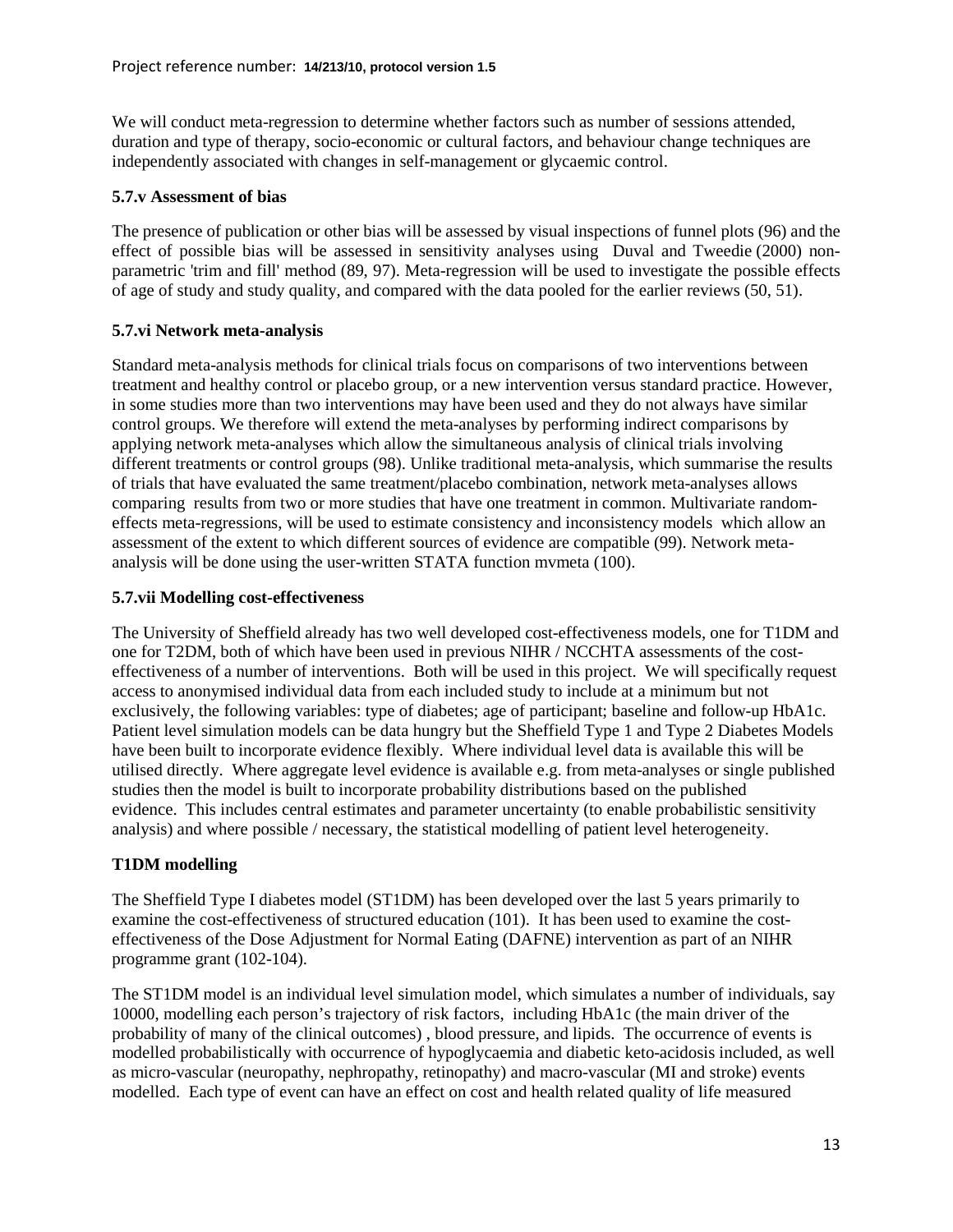primarily using EQ-5D derived utilities for T1DM patients using the DAFNE database. This model assesses the longer-term incremental cost per quality adjusted life year gained of each intervention versus usual care.

Because the main study evidence will cover effects on HbA1c, hypoglycaemia and diabetes ketoacidosis (DKA) rates in the short term e.g. 6 months or 12 months, it is important to examine assumptions regarding longer-term sustained effects of the psychological interventions on these clinical parameters. It is therefore helpful that the evidence review team will also be examining longer term observational study evidence because this will inform these parameters / assumptions in the cost-effectiveness modelling.

## **T2DM modelling**

The Sheffield Type 2 Diabetes Policy Model (ST2DM) has been developed over the last 12 years to examine the cost-effectiveness of treatments and screening and prevention strategies in T2DM. Interventions examined include drug treatments (including sequential strategies), education programmes (including the DESMOND course [\(105\)](#page-27-7)) and diabetes and pre-diabetes screening and treatment strategies work undertaken for the NICE public health programme [\(106\)](#page-27-8) and the NIHR HTA programme [\(107,](#page-27-9) [108\)](#page-27-10) .

The diabetes treatment model has a similar framework to that above for T1DM. It is also an individual level simulation model, with trajectories for HbA1c, blood pressure and lipids, and also models hypoglycaemia, DKAs, micro- and macro-vascular events, all using evidence on the occurrence of these events based on T2DM evidence. These are partly based on the UKPDS related studies [\(109-111\)](#page-27-11) but also extends this with additional international evidence where required. The ST2DM model can also produce estimates of long-term cost-effectiveness in terms of incremental cost per life year gained.

## **Short-term utilities**

Typically, there are two aspects to short term improvements in HRQoL. One is general improvements in health and the other is the utility values associated with diabetic complications.

The first of these aspects, HRQoL improvements due to improvements in health, will be considered for incorporation into the economic analyses, but there will be challenges in doing so given limited evidence and reporting. If an intervention reports health related quality of life (HRQoL) effects using a generic preference based measure that can be used to calculate a quality adjusted life year (QALY), then we will incorporate this evidence. If HRQoL is measured using a disease specific instrument which can be mapped to a generic preference based HRQoL measure, then we will incorporate this evidence. However, it is unlikely that such evidence will be available for all interventions. Where evidence is unavailable, we will consider undertaking an expert elicitation process to obtain expert judgement on the likely scale of HRQoL effects. If interventions are considered by clinical experts to be similar in structure to other interventions then, we will consider assuming the same scale of HRQoL improvement as is evidenced in other studies. If interventions are considered by the experts to be very different in structure then we will elicit expected HRQoL improvement relative to other similar interventions (including eliciting the expert's uncertainty in HRQoL effect.

The second aspect is short term (e.g. within one year) occurrence of complications / adverse events. The values currently used in the Sheffield Type 1 diabetes model are reported in Table 33 of Heller *et al*. [\(104\)](#page-27-12) and the values currently used in the Sheffield Type 2 diabetes model are reported in Table 23 of Gillet *et al [\(112\)](#page-28-0)*. Whether the values reported in Heller *et al*. and Gillet *et al*. need to be updated will be considered when the review of economic evaluation studies is conducted.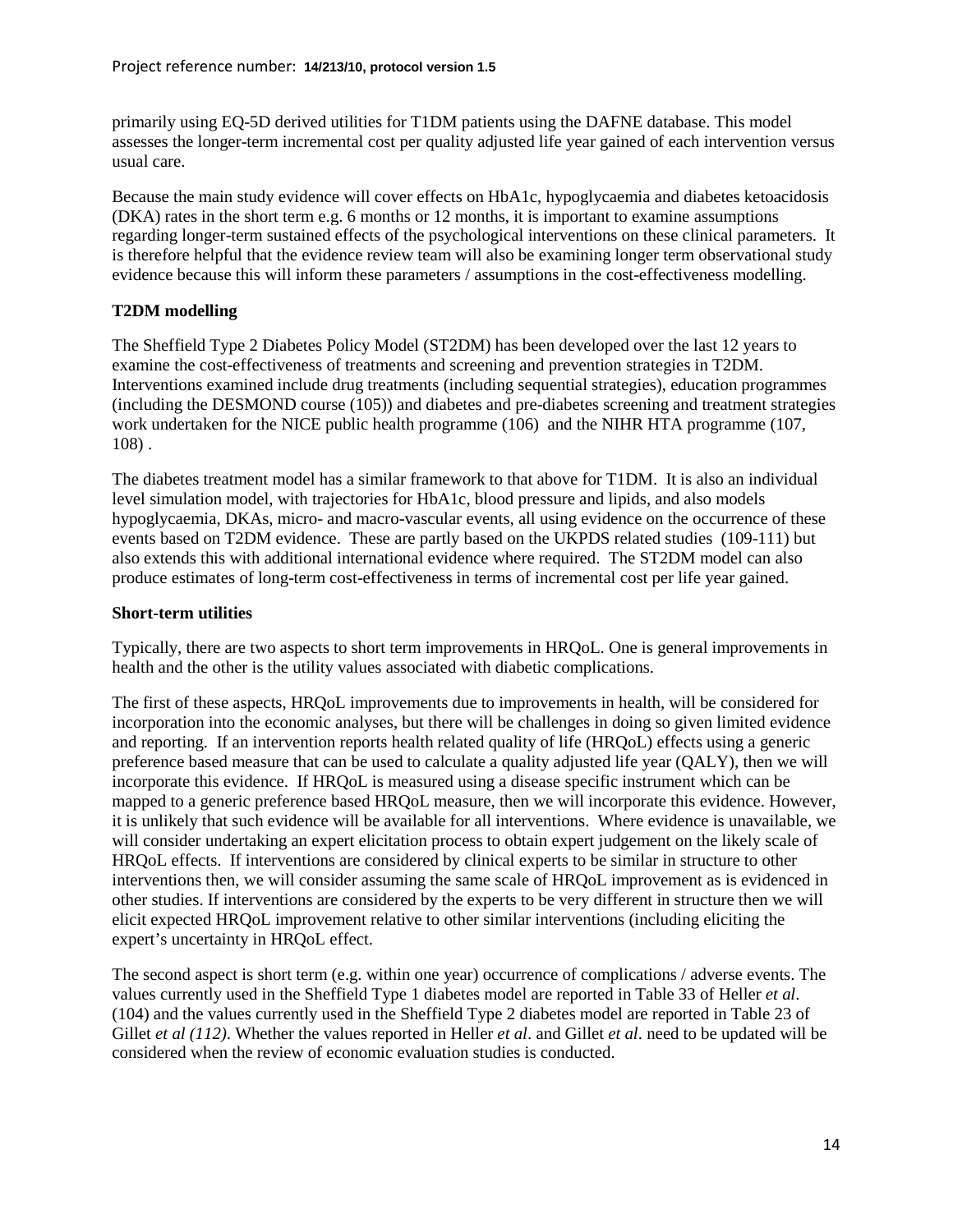## **Health Economic Decision Modelling Analysis Plan (HEDMAP)**

Before final analyses are conducted, we will undertake a further review of both models and the assumptions used within them regarding trajectories, probabilities of event, unit costs of events, utilities etc. Although both models have been developed for some time and used for health technology assessments on several occasions, they have not been used at the same time within the same project before, and it will be useful to align and update assumptions on key model parameters. We plan to focus our review of the cost-effectiveness studies literature around: 1. costs of interventions, specifically psychological interventions; 2. costs of diabetes complications; 3. utility values for health states; and 4. disease progression models and risk equations

The analysis will then develop base case estimates of cost-effectiveness of each psychological intervention versus usual care. The perspective will be the UK NHS setting. Long-term costs and benefits will be discounted as per the NICE reference case. We will account for parameter uncertainty using probabilistic sensitivity analysis. We will also use the new Sheffield Accelerated Value of Information (SAVI) approach to estimate overall EVPI and expected value of perfect parameter information (EVPPI) which will enable an understanding of how uncertain we are about costeffectiveness and help to inform priorities for any further research that would be useful to reduce uncertainty in specific parameters of the model e.g. are further short-term efficacy trials needed, or more long-term follow up, or more data on the costs or utilities to reduce decision uncertainty? Scenario analyses will also be undertaken, especially with regard to intervention costs in order to answer the question, what level of investment can be made (per person) in terms of psychological intervention in order for them to be considered cost-effective?

The resulting analyses will be published as part of the proposed HTA monograph and as a peer-reviewed journal article.

## **5.7.viii Confidence in synthesized evidence**

Grading of Recommendations Assessment, Development and Evaluation (GRADE) will be used to determine the quality of the evidence of the outcomes under investigation and subsequent translational strength of recommendations for clinical practice [\(113\)](#page-28-1).

# **6. DISSEMINATION AND PROJECTED OUTPUTS**

#### **6.1 Dissemination**

To ensure that potential practice recommendations from the systematic review are adopted we would provide an executive summary in the form of prioritised evidence based interventions that have some evidence for effectiveness and which have the potential to be implemented. We would share the summary with local and national stakeholders who will have contact with diabetes health professionals. The findings will also be disseminated via the following:

6.1.i South London Health Innovation Network (HIN), is part of the Academic Health Sciences Network (AHSN). The South London HIN diabetes clinical programme has 3 main areas of focus: a) supporting better self-management; b) enabling systems for better integration of care; and c) adopting new technologies. Therefore this evidence synthesis fits within the HIN's remit and will allow for dissemination to local commissioners, clinicians and academics working within diabetes.

6.1.ii Diabetes and Obesity 'Action for Diabetes' NHS England. This research will be disseminated via regional diabetes strategic network. This strategic partnership will provide wider dissemination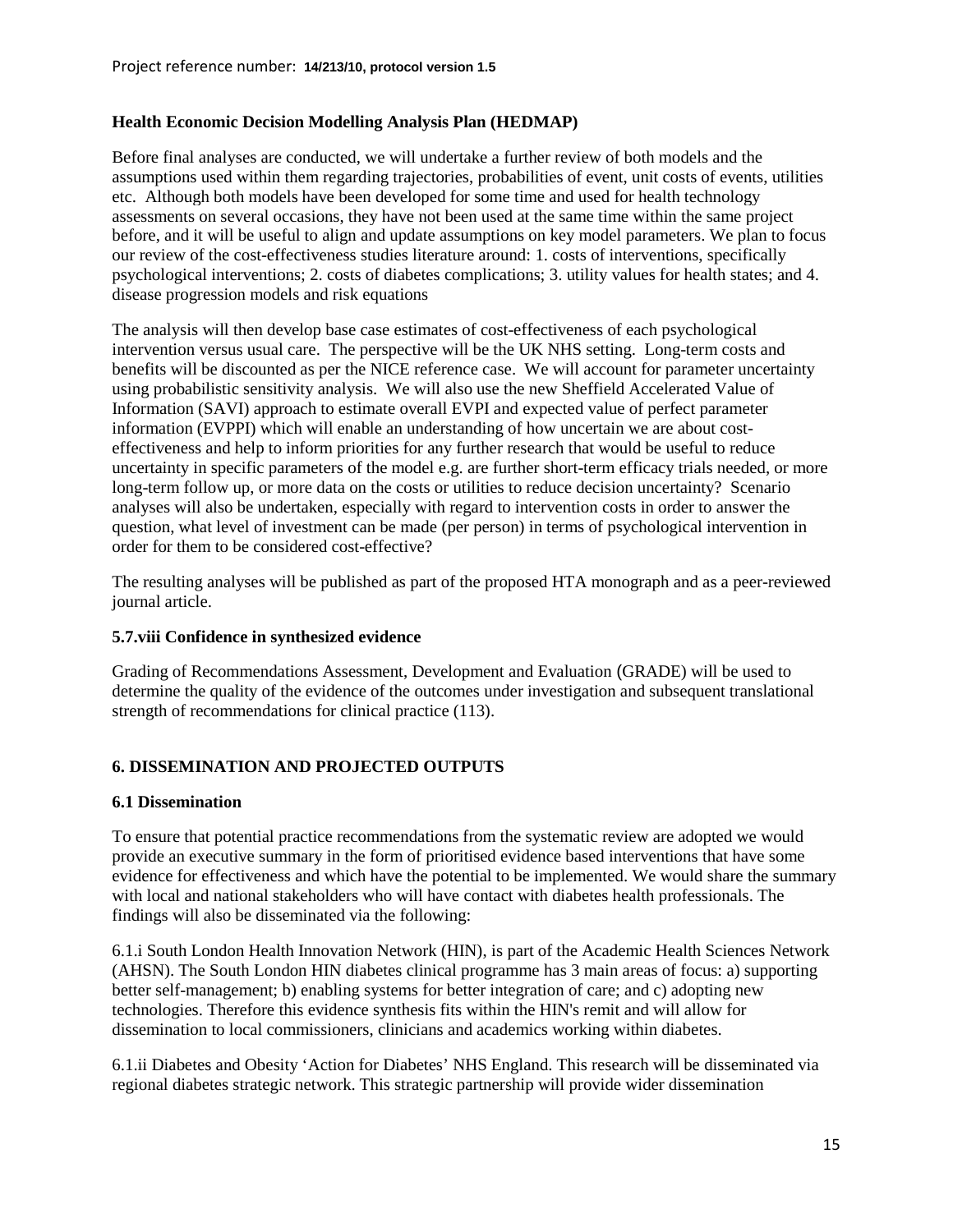opportunities and ensure that research outputs of clinical importance can be used to develop clinical pathways and interventions to support self-management for people with diabetes for the whole of London.

6.1.iii Social media. The aim is to publicise the results of the project via social media and networks such as the Diabetes Online Community (DOC).

6.1.iv Peer-reviewed journals. This research proposal would generate 3 stand-alone reports (protocol paper, efficacy paper, cost-effectiveness paper) that will be submitted as research articles to peerreviewed health journals.

6.1.v National and international conferences such as Diabetes UK and Association of British Clinical Diabetologists. This work will be presented to fellow academics and clinicians at diabetes and public health meetings.

6.1.vi Local and national clinical networks. This work will be disseminated locally via the London Strategic network, regional diabetes psychology network and nationally via the British Psychological Society, Royal College of Psychiatrists, Royal College of General Practitioners, diabetes and practice nurse forums and the Association of British Clinical Diabetologists.

## **6.2 Projected outputs**

## 6.2.i NICE Guidance

We would anticipate the systematic review would add to the evidence base for structured education programmes and provide evidence to support the wider introduction of psychological/motivational interventions for people with diabetes to improve their self-management.

## 6.2.ii HIN toolkits

The systematic review would add to the evidence base of the HIN's diabetes project areas regarding structured education and their insulin themed project.

6.2.iii London Strategic Health Network. Dissemination via this network would ensure that the systematic review would be used to develop clinical pathways and interventions to support self-management for people with diabetes for the whole of London.

6.2.iv Diabetes UK. This systematic review may be used to campaign for improved access to nonpharmacological approaches to diabetes self-management.

6.2.v HTA report: A full report with the executive summary will be sent to all NHS authorities

6.2.vi Post publication: generate new hypotheses and develop and evaluate new health technologies in light of findings.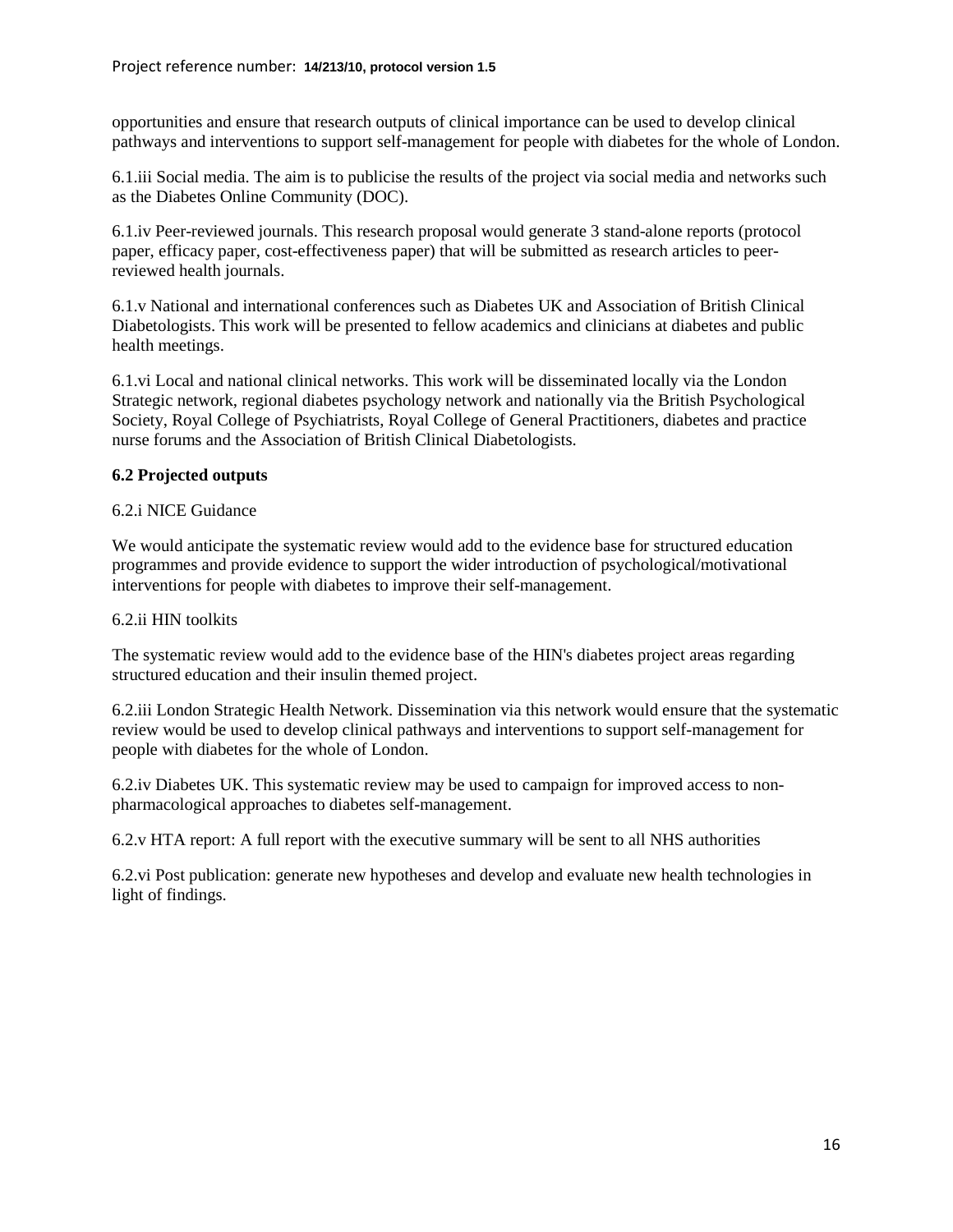# **7. Plan of investigation and timetable version2**

| Activity                                                                  | $-1$ | $\mathbf{1}$ | $\overline{2}$ | $\mathbf{3}$ | 4 | 5 | 6 | $\overline{7}$ | 8 | 9 | 10 | 11 | 12 | 13 | 14 | 15 | 16 | 17 | 18 | 19 | 20 | 21 | 22 | 23 | 24 |
|---------------------------------------------------------------------------|------|--------------|----------------|--------------|---|---|---|----------------|---|---|----|----|----|----|----|----|----|----|----|----|----|----|----|----|----|
| <b>Recruit RA</b>                                                         |      |              |                |              |   |   |   |                |   |   |    |    |    |    |    |    |    |    |    |    |    |    |    |    |    |
| <b>Train RA</b>                                                           |      |              |                |              |   |   |   |                |   |   |    |    |    |    |    |    |    |    |    |    |    |    |    |    |    |
| <b>Scoping review</b>                                                     |      |              |                |              |   |   |   |                |   |   |    |    |    |    |    |    |    |    |    |    |    |    |    |    |    |
| Generate search<br>strategy                                               |      |              |                |              |   |   |   |                |   |   |    |    |    |    |    |    |    |    |    |    |    |    |    |    |    |
| <b>Protocol</b><br>development<br>and registry<br>with<br><b>PROSPERO</b> |      |              |                |              |   |   |   |                |   |   |    |    |    |    |    |    |    |    |    |    |    |    |    |    |    |
| Database search<br>refine search<br>strategy                              |      |              |                |              |   |   |   |                |   |   |    |    |    |    |    |    |    |    |    |    |    |    |    |    |    |
| <b>Economic</b><br>strategy                                               |      |              |                |              |   |   |   |                |   |   |    |    |    |    |    |    |    |    |    |    |    |    |    |    |    |
| <b>Title review</b>                                                       |      |              |                |              |   |   |   |                |   |   |    |    |    |    |    |    |    |    |    |    |    |    |    |    |    |
| <b>Abstract review</b><br>full text<br>retrieval                          |      |              |                |              |   |   |   |                |   |   |    |    |    |    |    |    |    |    |    |    |    |    |    |    |    |
| Data extraction                                                           |      |              |                |              |   |   |   |                |   |   |    |    |    |    |    |    |    |    |    |    |    |    |    |    |    |
| <b>Contact authors</b><br>for data and<br>grey literature                 |      |              |                |              |   |   |   |                |   |   |    |    |    |    |    |    |    |    |    |    |    |    |    |    |    |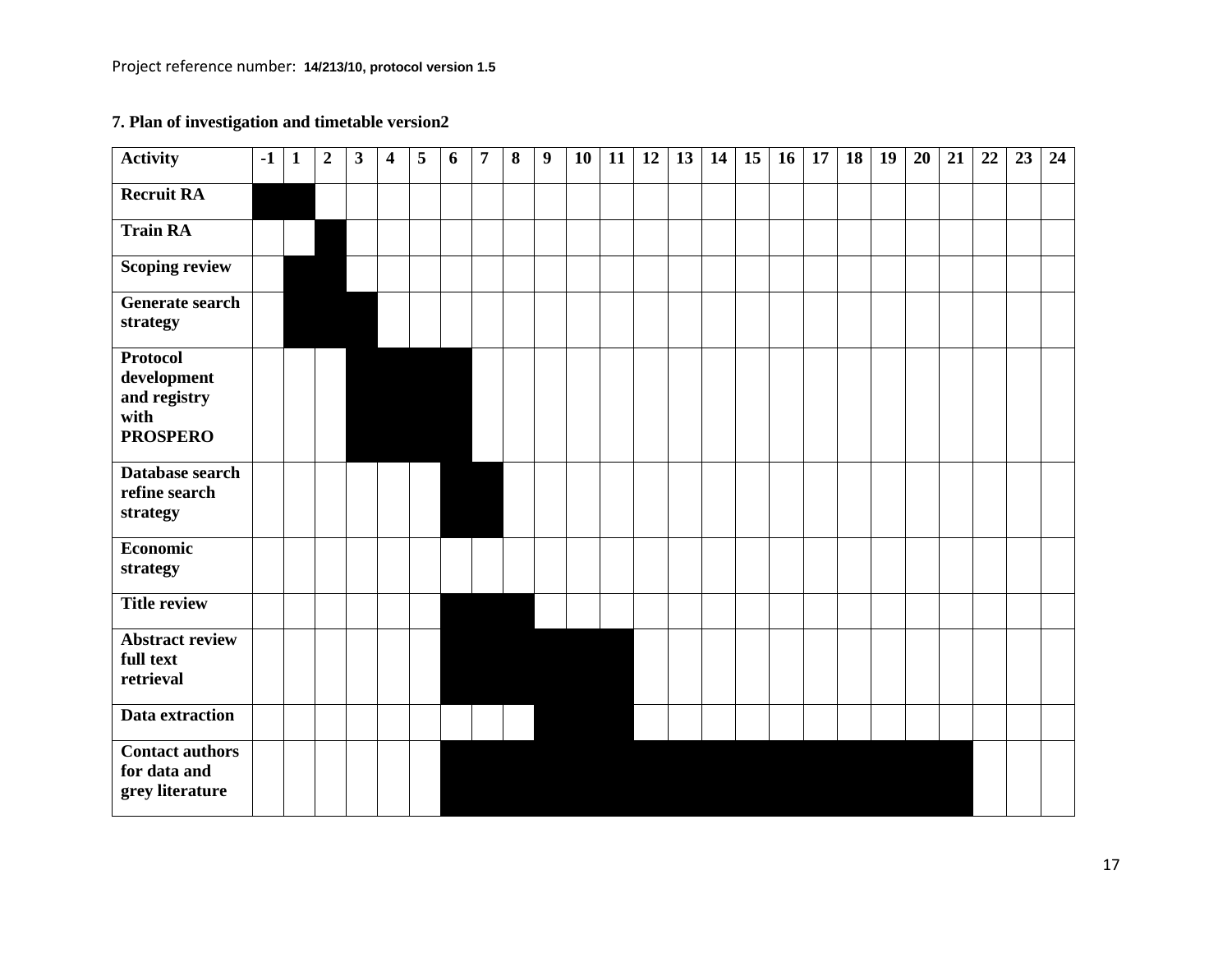| <b>Activity</b>                              | $-1$ | $\mathbf{1}$ | $\overline{2}$ | 3 | 4 | 5 | 6 | 7 | 8 | 9 | 10 <sup>1</sup> | 11 | 12 | $13 \mid 14$ | 15 | <b>16</b> | <b>17</b> | 18 <sup>1</sup> | 19 | 20 | 21 | 22 | 23 | 24 |
|----------------------------------------------|------|--------------|----------------|---|---|---|---|---|---|---|-----------------|----|----|--------------|----|-----------|-----------|-----------------|----|----|----|----|----|----|
| Quality<br>assessment of<br>included studies |      |              |                |   |   |   |   |   |   |   |                 |    |    |              |    |           |           |                 |    |    |    |    |    |    |
| <b>Narrative</b><br>synthesis                |      |              |                |   |   |   |   |   |   |   |                 |    |    |              |    |           |           |                 |    |    |    |    |    |    |
| Meta-analysis                                |      |              |                |   |   |   |   |   |   |   |                 |    |    |              |    |           |           |                 |    |    |    |    |    |    |
| Cost-<br>effectiveness<br>analysis           |      |              |                |   |   |   |   |   |   |   |                 |    |    |              |    |           |           |                 |    |    |    |    |    |    |
| <b>Report writing</b>                        |      |              |                |   |   |   |   |   |   |   |                 |    |    |              |    |           |           |                 |    |    |    |    |    |    |
| <b>Dissemination</b>                         |      |              |                |   |   |   |   |   |   |   |                 |    |    |              |    |           |           |                 |    |    |    |    |    |    |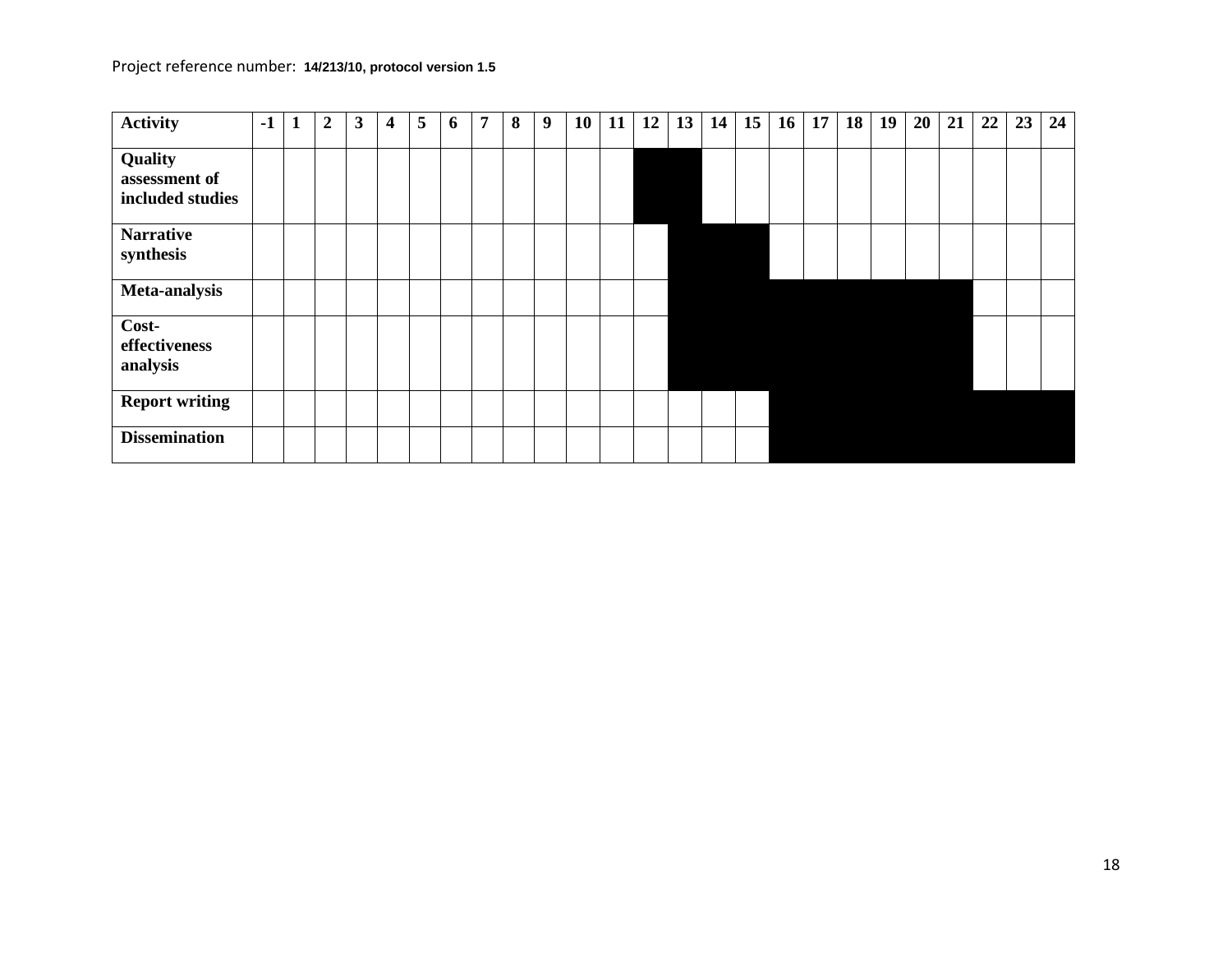#### **8. PROJECT MANAGEMENT**

The PI will coordinate activity in order to deliver the project milestones. The administrator will assist the PI in the recruitment of the research assistant (RA) and will be responsible for arranging meetings and recording all correspondence from these and project teleconferences. The PI will be responsible for training and supervision of the RA. In the initial 3 months of the project the project team will have frequent teleconferences, weekly to begin with, to discuss the proposed protocol and at an early stage hold the first face-to-face meeting. Once the protocol is agreed the PI and RA will report progress every 2 weeks by email to the rest of the team. Following the trial of search strategy and once the scoping review is complete and the main database searches have been run the RA and PI will independently review the abstracts for inclusion and if abstracts cannot be excluded full texts will be retrieved and read in full to determine whether the studies meet inclusion criteria. Disagreement will be resolved by KI who will independently review the studies. Following this the health economics strategy for determining costeffectiveness will be planned and a further meeting arranged. The third face-to-face meeting will take place at the data synthesis stage to discuss the strategy for reporting the results and the meta-analysis, and more frequent teleconferences and tasks distributed to ensure timely report writing.

## **9. PATIENT PUBLIC INVOLVEMENT (PPI)**

- a. Proposed PPI, local and national membership
- i. We will establish a local membership team which will consist of one adult member with Type 2 diabetes, one adult member with Type 1 diabetes, and one young person with diabetes and/or a parent/carer who will be recruited via our diabetes service at King's Health Partners. Local members will be invited to participate in project meetings throughout the course of the study.
- ii. We will also seek national representation via the NHS England diabetes Clinical Reference Groups who will forward our invitations for membership. We will ask for comments on key documents via email, such as the research questions and data extraction sheets (see section b., below). We will hold 2 focus groups, one in the north of England (Sheffield), and one in the south (London). These will be purposively sampled groups of 6-10 people with diabetes. The aim of the focus groups will be to determine patient views on the research to date/review findings and how the findings should be disseminated and translated (see section b. below).
	- j. PPI components
		- i. Face validity of methods used.

-We will seek PPI on the research questions being asked in terms of the relevance to patients and public and whether there are any additional questions which need to be addressed at protocol development. This process would start in June 2015 at our next local CRN diabetes PPI meeting and nationally via email at the same time in partnership with NHS England.

-We will seek national and local PPI on the data extraction tool to be used to ensure that all data of interest to patients and the public is being collected.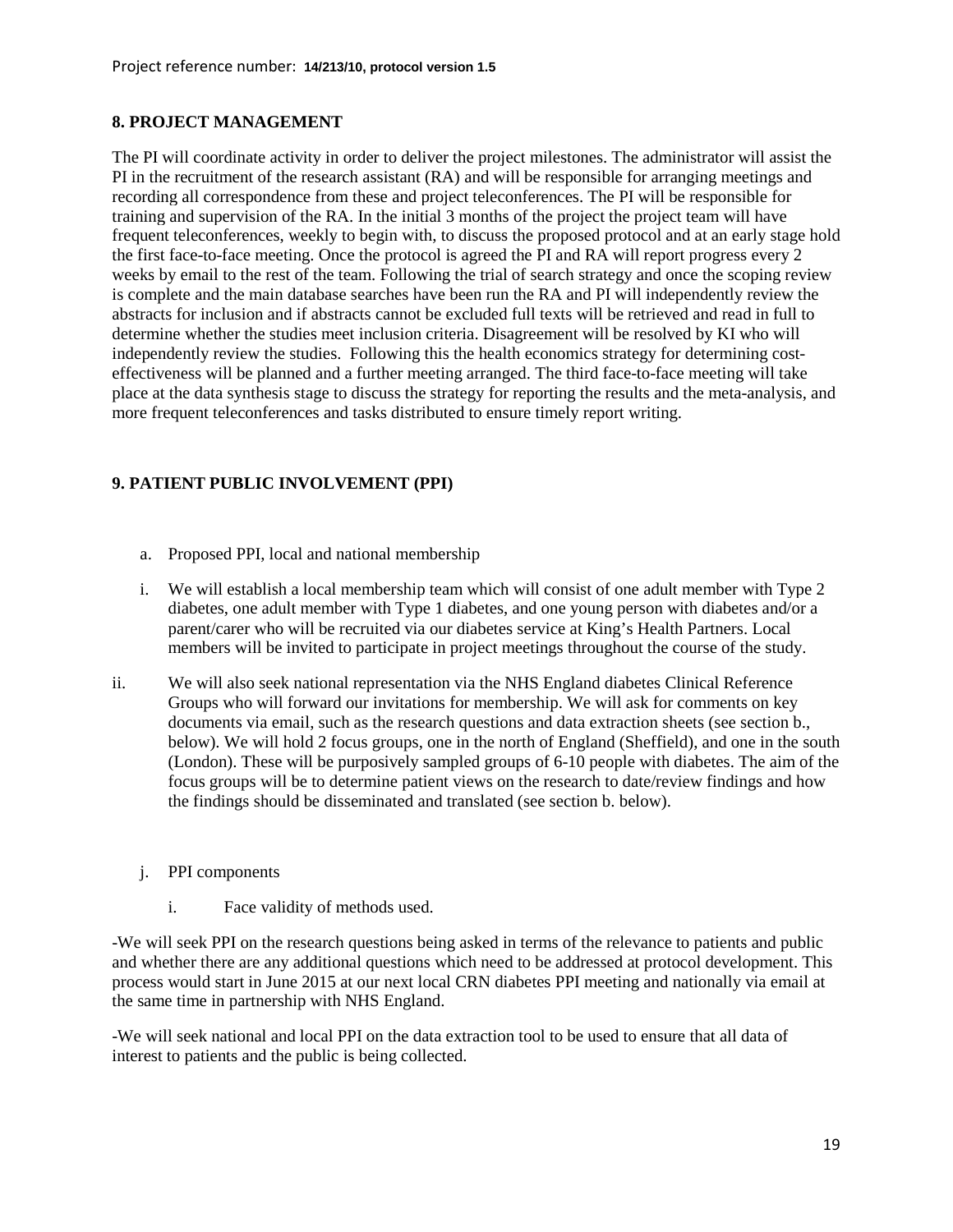-We will seek the distinction from a patient's perspective of a psychological treatment versus an educational treatment.

ii. Interpretation, dissemination and translation.

We will establish via the focus groups PPI on the preliminary results from the systematic review. For example: 1.do these findings convince patients with diabetes and their carers whether psychological interventions are of benefit and if so, what for; 2. how the results of this study should be shared, such as via social media; 3. whether they would like to recommend that psychological therapies should be available in routine clinical care; and 4. their preference in terms of the therapeutic style/components used, their opinion of the training of the therapists delivering the intervention, their opinion on the duration and intensity of the therapy, and the mode of delivery such as group, individual, or family.

# **10. EXPERTISE**

Kirsty Winkley has conducted 7 systematic reviews (6 published) and as the PI will lead, coordinate and take responsibility for the conduct of this project to within the agreed time-frame. She will develop the protocol for the systematic review and supervise the RA to determine search strategy and play a key role in identifying and selecting the studies for inclusion in the systematic review.

Khalida Ismail is a senior clinical academic in diabetes psychiatry, epidemiology and clinical trials who has a national and international track record in developing and evaluating all types of psychological interventions to support self-diabetes management (CBT, motivational interviewing, psycho-analytical, family, e-health, self help, text messaging) for both T1DM and T2DM across the lifespan, and translating research (including NIHR funded) into award winning services (BMJ Diabetes Team 2014). She will provide advice on the psychological models and support networking, review methodology, resolving differences in eligibility and descriptions of studies.

Simon Heller is an experienced clinician, diabetes specialist and clinical investigator with particular expertise in studying the development of complex educational interventions to improve diabetes self management. He led the DAFNE RCT which demonstrated improved glycemic control and improved quality of life up to a year. He has extensive experience of translating research findings such as DAFNE leading the recommendation that all individuals with diabetes should have access to structured education programmes and it was acknowledged by NICE. He was lead investigator for an NIHR programme grant exploring different aspects of self-management in relation to the DAFNE course. He has led the development of courses for adolescents (KICK-OFF and WICKED) in collaborative projects with Sheffield Children's Hospital and the Dept of Psychology, University of Sheffield and was a coinvestigator for the DESMOND trial which developed and trailed interventions for newly diagnosed adults with type 2 diabetes.

Alan Brennan is an experienced diabetes health economist and has been involved in modelling the costeffectiveness of interventions for T1DM and T2DM for many years. He will supervise collection of the economic data and will be responsible for conducting the economic analysis including the modelling. He will lead on the summary of the health economic outputs.

Daniel Stahl is a Senior Lecturer in Biostatistics in the Department of Biostatistics of the IoPPN and affiliated with the KCL Clinical Trials Unit. He is a trial statistician in three NIHR funded RCTs, including two programme grants in which Dr Winkley is also involved. He is experienced in the meta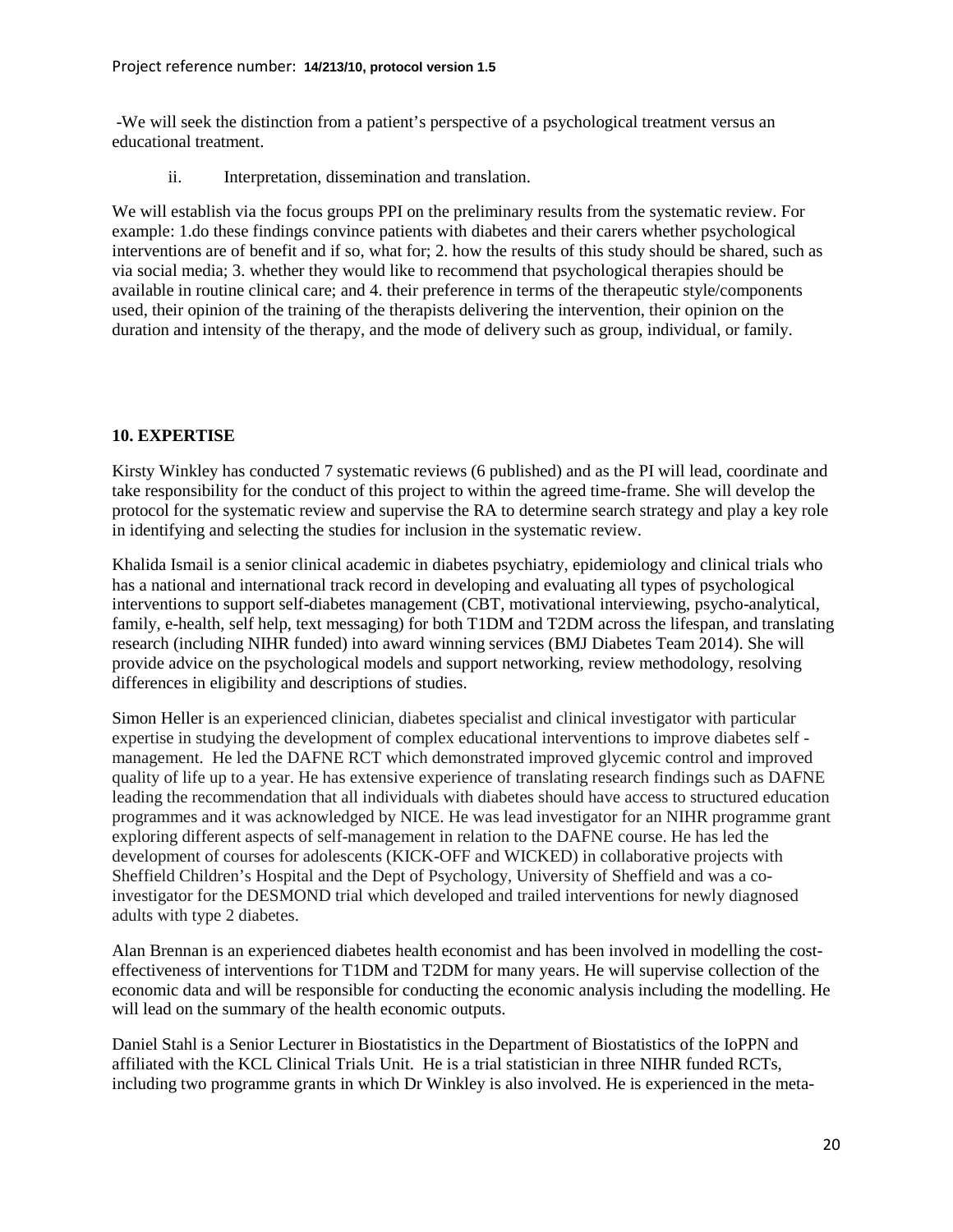analyses of studies in mental health. He will supervise the data extraction and meta-analyses and will perform the network meta-analyses.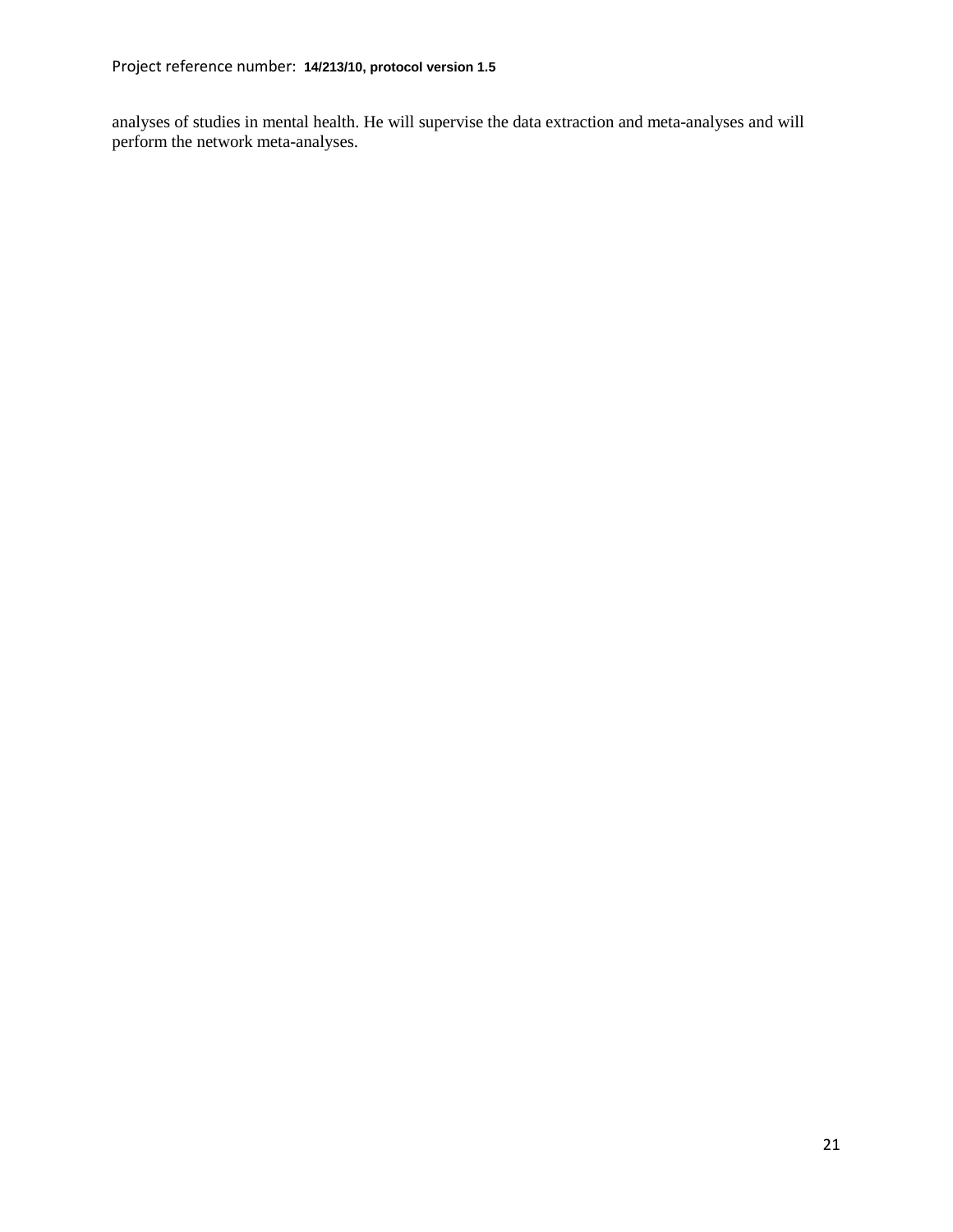

Fatigue, dizziness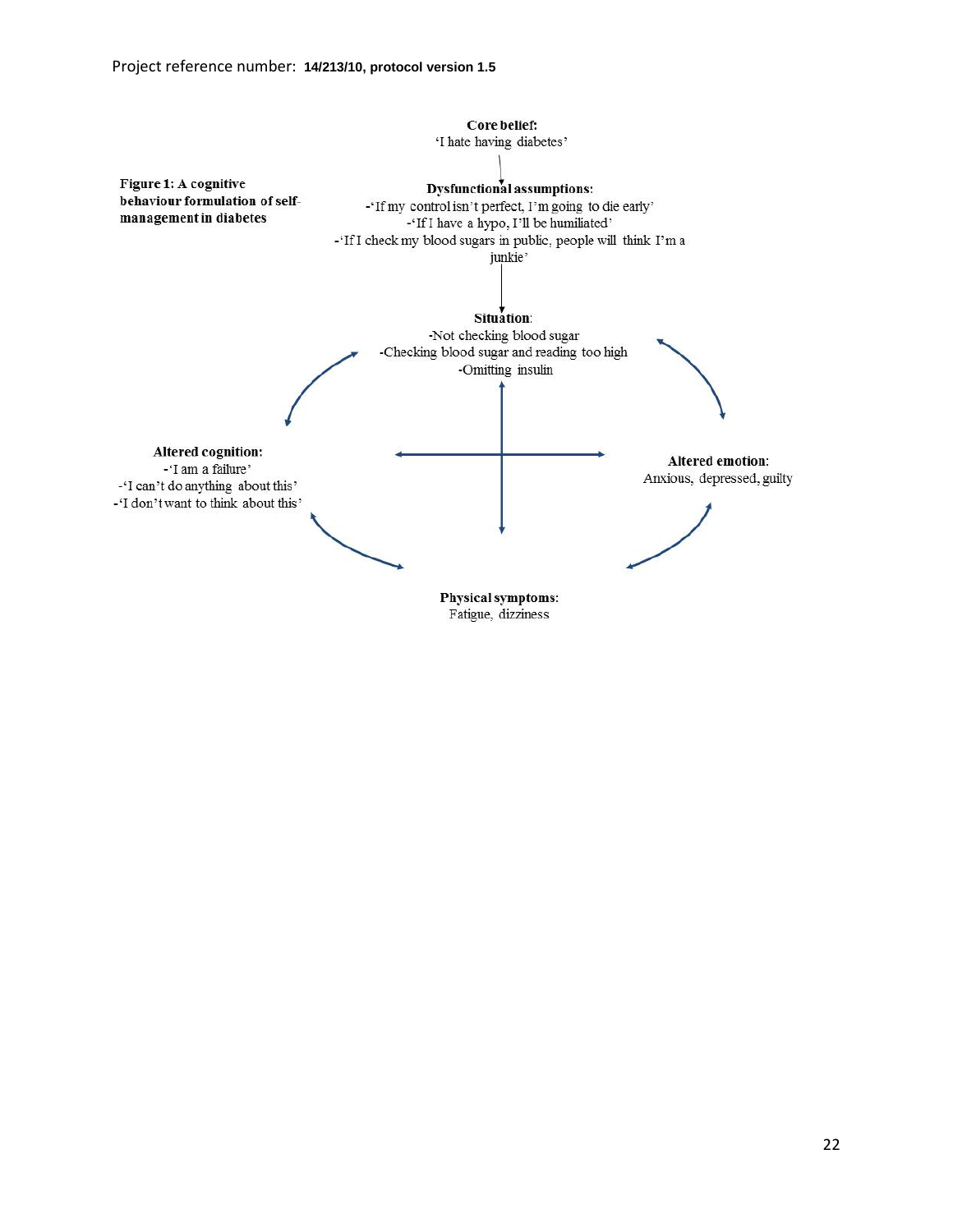<span id="page-22-0"></span>1. Turner RC, Cull CA, Frighi V, R.R. H, U.P.D.S G. Glycemic control with diet, sulfonylurea, metformin, or insulin in patients with type 2 diabetes mellitus: progressive requirement for multiple therapies (UKPDS 49). Jama. 1999;281(21):2005-12.

<span id="page-22-1"></span>2. NICE. Type 2 Diabetes - newer agents (partial update of CG66) (CG87) 2009. Available from: [http://www.nice.org.uk/cg87.](http://www.nice.org.uk/cg87)

<span id="page-22-2"></span>3. NICE. Type 1 diabetes: management of type 1 diabetes in adults in primary and secondary care. London: NICE, 2004.

<span id="page-22-3"></span>4. DAFNE. Training in flexible, intensive insulin management to enable dietary freedom i people with type 1 diabetes: dose adjustment for normal eating (DAFNE) randomised controlled trial. BMJ. 2002;325:1-6.

<span id="page-22-4"></span>5. Everett J, Jenkins E, Kerr D, Cavan DA. Implementation of an effective outpatient intensive education programme for patients with type 1 diabetes. Practical Diabetes International. 2003;20(2):51- 5.

<span id="page-22-5"></span>6. Davies MJ, Heller S, Skinner TC, Campbell MJ, Carey ME, Cradock S, et al. Effectiveness of the diabetes education and self management for ongoing and newly diagnosed (DESMOND) programme for people with newly diagnosed type 2 diabetes: cluster randomised controlled trial. BMJ. 2008 2008-02-28 23:01:30;336(7642):491-5.

<span id="page-22-6"></span>7. Deakin TA, Cade JE, Williams R, Greenwood DC. Structured patient education: the Diabetes X-PERT Programme makes a difference. Diabetic Medicine. 2006;23(9):944-54.

<span id="page-22-7"></span>8. Hopkins D, Lawrence I, Mansell P, Thompson G, Amiel S, Campbell M, et al. Improved biomedical and psychological outcomes 1 year after structured education in flexible insulin therapy for people with type 1 diabetes the UK DAFNE experience. Diabetes Care. 2012;35(8):1638-42.

<span id="page-22-8"></span>9. Khunti K, Gray LJ, Skinner T, Carey ME, Realf K, Dallosso H, et al. Effectiveness of a diabetes education and self management programme (DESMOND) for people with newly diagnosed type 2 diabetes mellitus: three year follow-up of a cluster randomised controlled trial in primary care. BMJ. 2012 2012-04-26 23:32:23;344.

<span id="page-22-9"></span>10. HSCIC. Health and Social Care Information Centre. National Diabetes Audit 2010-2011. Report into the data quality of Diabetes Structured Education. 2012 [28th February 2014]. Available from: [http://www.hqip.org.uk/assests/NCAPOP-Library/NCAPOP-2012-13/Diabetes-Audit-Report-10-11-](http://www.hqip.org.uk/assests/NCAPOP-Library/NCAPOP-2012-13/Diabetes-Audit-Report-10-11-StructuredEducation-pub-2012.pdf) [StructuredEducation-pub-2012.pdf.](http://www.hqip.org.uk/assests/NCAPOP-Library/NCAPOP-2012-13/Diabetes-Audit-Report-10-11-StructuredEducation-pub-2012.pdf)

<span id="page-22-10"></span>11. HSCIC. National Diabetes Audit 2012-2013 2014 [12.01.2015]. Available from: [http://www.hscic.gov.uk/catalogue/PUB14970/nati-diab-audi-12-13-care-proc-rep.pdf.](http://www.hscic.gov.uk/catalogue/PUB14970/nati-diab-audi-12-13-care-proc-rep.pdf)

<span id="page-22-11"></span>12. Anderson RJ, Freedland KE, Clouse RE, Lustman PJ. The prevalence of co-morbid depression in adults with diabetes. Diabetes Care. 2001;6:1069-78.

13. Barnard K, Skinner T, Peveler R. The prevalence of co-morbid depression in adults with type 1 diabetes: systematic literature review. Diabetic Medicine. 2006;23:445-8.

14. Ali S, Stone M, Peters J, Davies M, Khunti K. The prevalence of co-morbid depression in adults with type 2 diabetes: a systematic review and meta-analysis. Diabetic Medicine. 2006;23:1165-73.

<span id="page-22-12"></span>15. Lin EHB, Katon W, Von Korff M, Rutter C, Simon GE, Oliver M, et al. Relationship of Depression and Diabetes Self-Care, Medication Adherence, and Preventive Care. Diabetes Care. 2004 September 1, 2004;27(9):2154-60.

<span id="page-22-13"></span>16. Fisher L, Mullan JT, Arean P, Glasgow RE, Hessler D, Masharani U. Diabetes Distress but Not Clinical Depression or Depressive Symptoms Is Associated With Glycemic Control in Both Cross-Sectional and Longitudinal Analyses. Diabetes Care. 2010 January 1, 2010;33(1):23-8.

<span id="page-22-14"></span>17. Lustman PJ, Anderson RJ, Freedland KE, De Groot M, Carney RM, Clouse RE. Depression and poor glycemic control. A meta-analytic review of the literature. Diabetes Care. 2000;23:934-42.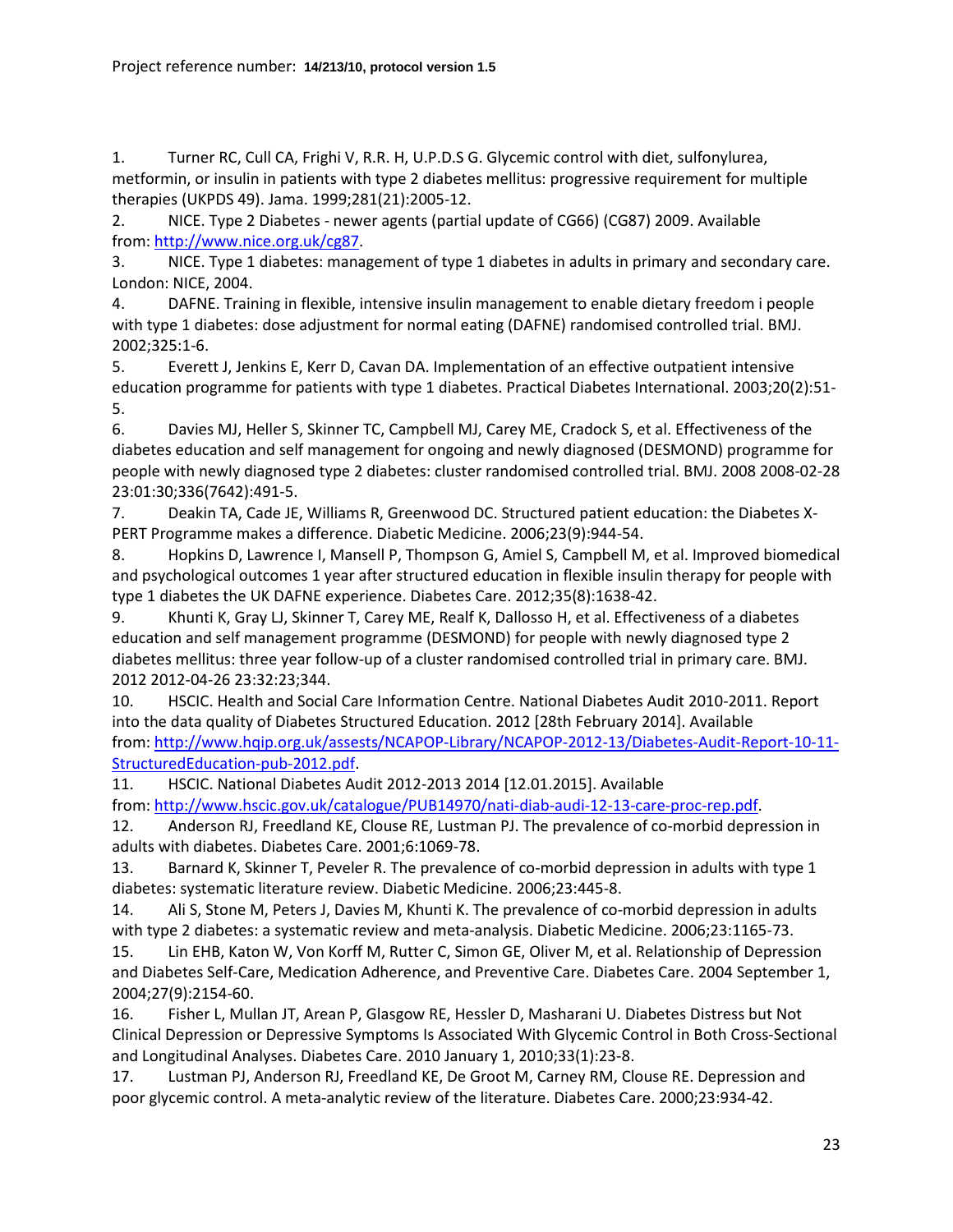<span id="page-23-0"></span>18. DeGroot M, Anderson RM, Freedland KE, Clouse RE, Lustman PJ. Association of depression and diabetes complications: a meta-analysis. Psychosomatic Medicine. 2001; 63:619-30.

<span id="page-23-1"></span>19. Park M, Katon WJ, Wolf FM. Depression and risk of mortality in individuals with diabetes: a meta-analysis and systematic review. General Hospital Psychiatry. 2013;35(3):217-25.

<span id="page-23-2"></span>20. Ismail K, Winkley K, Stahl D, Chalder T, Edmonds M. A cohort study of people with diabetes and their first foot ulcer: the role of depression on mortality. Diabetes Care. 2007;30:1473-9.

<span id="page-23-3"></span>21. Rodin GM, Daneman D, Johnson LE, Kenshole A, Garfinkel P. Anorexia nervosa and bulimia in female adolescents with insulin dependent diabetes mellitus: A systematic study. Journal of Psychiatric Research. 1985;19(2):381-4.

<span id="page-23-4"></span>22. Goebel-Fabbri AE, Fikkan J, Franko DL, Pearson K, Anderson BJ, Weinger K. Insulin restriction and associated morbidity and mortality in women with type 1 diabetes. Diabetes Care. 2008;31(3):415-9.

<span id="page-23-5"></span>23. Fisher L, Glasgow RE, Mullan JT, Skaff MM, Polonsky WH. Development of a Brief Diabetes Distress Screening Instrument. The Annals of Family Medicine. 2008 May 1, 2008;6(3):246-52.

<span id="page-23-6"></span>24. Greenhalgh T, Helman C, Chowdhury AMm. Health beliefs and folk models of diabetes in British Bangladeshis: a qualitative study. BMJ. 1998 1998-03-28 00:00:00;316(7136):978-83.

<span id="page-23-7"></span>25. Winkley K, Evwierhoma C, Amiel SA, Lempp HK, Ismail K, Forbes A. Patient explanations for nonattendance at structured diabetes education sessions for newly diagnosed Type 2 diabetes: a qualitative study. Diabetic Medicine. 2014:n/a-n/a.

<span id="page-23-8"></span>26. Hool N. BABCP Core Curriculum Reference Document. 2010 [10.01.2015]. Available from: https:/[/www.babcp.com/files/About/BABCP-Core-Curriculum-V2-190913.pdf.](http://www.babcp.com/files/About/BABCP-Core-Curriculum-V2-190913.pdf)

<span id="page-23-18"></span>27. RCPSYCH. Royal College of Psychiatrists - Psychotherapies 2014 [10.01.2015]. Available from: [http://www.rcpsych.ac.uk/healthadvice/treatmentswellbeing/psychotherapies.aspx.](http://www.rcpsych.ac.uk/healthadvice/treatmentswellbeing/psychotherapies.aspx)

28. Abraham C, Michie S. A taxonomy of behavior change techniques used in interventions. Health Psychology. 2008;27:379 - 87. PubMed PMID: doi:10.1037/0278-6133.27.3.379.

<span id="page-23-9"></span>29. Candy J, Balfour F, Cawley R, Hildebrand H, Malan D, Marks I, et al. A feasibility study for a controlled trial of formal psychotherapy. Psychological medicine. 1972;2(04):345-62.

30. Moran G, Fonagy P, Kurtz A, Bolton A, Brook C. A controlled study of the psychoanalytic treatment of brittle diabetes. Journal of the American Academy of Child & Adolescent Psychiatry. 1991;30(6):926-35.

31. Ciechanowski PS, Hirsch IB, Katon WJ. Interpersonal predictors of HbA1c in patients with type 1 diabetes. Diabetes Care. 2002;25(4):731-6.

<span id="page-23-10"></span>32. Churchill R, Hunot V, Corney R, Knapp M, McGuire H, Tylee A, et al. A systematic review of controlled trials of the effectiveness and cost-effectiveness of brief psychological treatments for depression. Health Technology Assessment. 2002;5(35):1-173.

<span id="page-23-11"></span>33. Gregg JA, Callaghan GM, Hayes SC, Glenn-Lawson JL. Improving diabetes self-management through acceptance, mindfulness, and values: a randomized controlled trial. Journal of consulting and clinical psychology. 2007;75(2):336.

<span id="page-23-12"></span>34. Rogers C. On Becoming a Person: A Therapist's View of Psychotherapy. London: Constable; 1961.

<span id="page-23-13"></span>35. Burke B, Arkowitz H, Mencola M. The efficacy of motivational interviewing: A meta-analysis of controlled clinical trials. Journal of Consulting and Clinical Psychology 2003;71:843-61.

<span id="page-23-14"></span>36. Miller W, Rollnick S. Motivational interviewing: preparing people to change addictive behaviour. ed. 2nd ed. New York: Guildford Press; 2002.

<span id="page-23-15"></span>37. Miller W, Rollnick S. Motivational interviewing: helping people change. 3rd ed. New York: Guilford Press; 2013.

<span id="page-23-16"></span>38. Rubak S, Sandbæk A, Lauritzen T, Christensen B. Motivational interviewing: a systematic review and meta-analysis. British Journal of General Practice. 2005;55:305-12.

<span id="page-23-17"></span>39. Klerman GL, Weissman MM. New applications of interpersonal psychotherapy: American Psychiatric Pub; 1993.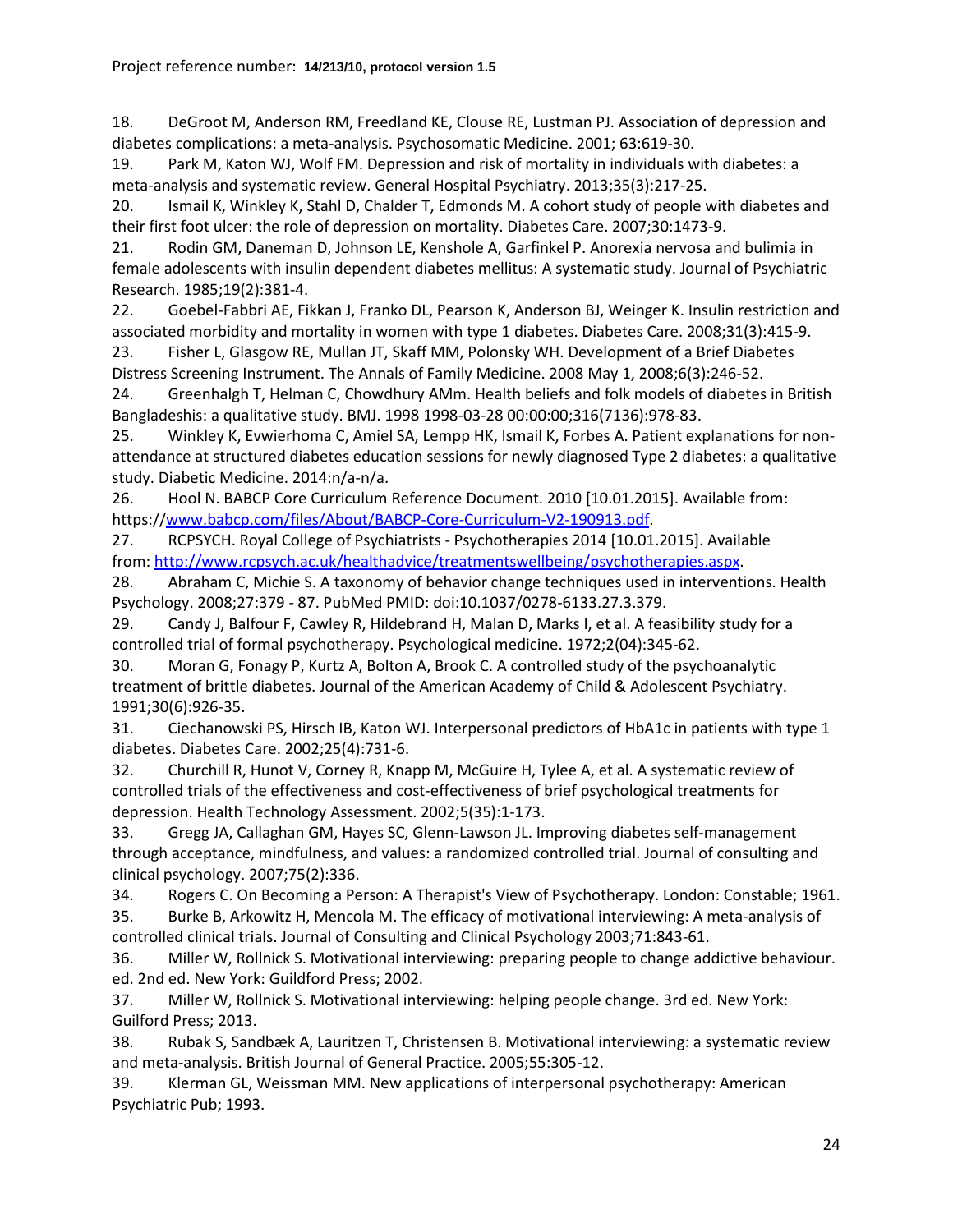<span id="page-24-0"></span>40. Fosbury JA, Bosley CM, Ryle A, Sönksen PH, Judd SL. A trial of cognitive analytic therapy in poorly controlled type I patients. Diabetes Care. 1997;20(6):959-64.

<span id="page-24-1"></span>41. Carr A. The effectiveness of family therapy and systemic interventions for child-focused problems. Journal of Family Therapy. 2009;31(1):3-45.

<span id="page-24-2"></span>42. Pennebaker JW, Seagal JD. Forming a story: The health benefits of narrative. Journal of clinical psychology. 1999;55(10):1243-54.

<span id="page-24-3"></span>43. Kellermann PF. Focus on psychodrama: The therapeutic aspects of psychodrama: Jessica Kingsley Publishers; 1992.

<span id="page-24-4"></span>44. Malchiodi CA, Malchoidi CA. The art therapy sourcebook: Lowell House Los Angeles; 1998.

<span id="page-24-5"></span>45. Nobis S, Lehr D, Ebert D, Berking M, Heber E, Baumeister H, et al. Efficacy and cost-effectiveness of a web-based intervention with mobile phone support to treat depressive symptoms in adults with diabetes mellitus type 1 and type 2: design of a randomised controlled trial. BMC Psychiatry. 2013;13(1):306. PubMed PMID: doi:10.1186/1471-244X-13-306.

<span id="page-24-6"></span>46. van Bastelaar KM, Pouwer F, Cuijpers P, Riper H, Snoek FJ. Web-based depression treatment for type 1 and type 2 diabetic patients a randomized, controlled trial. Diabetes Care. 2011;34(2):320-5.

<span id="page-24-7"></span>47. Hampson SE, Skinner TC, Hart J, Storey L, Gage H, Foxcroft A, et al. Effects of educational and psychosocial interventions for adolescents with diabetes mellitus: a systematic review. York: Health Technology Assessment, 2001.

48. Norris SL, Engelgau MM, Narayan KV. Effectiveness of self-management training in type 2 diabetes a systematic review of randomized controlled trials. Diabetes Care. 2001;24(3):561-87.

49. Fisher EB, Thorpe CT, DeVellis BM, DeVellis RF. Healthy Coping, Negative Emotions, and Diabetes Management A Systematic Review and Appraisal. The Diabetes Educator. 2007;33(6):1080-103.

<span id="page-24-8"></span>50. Ismail K, Winkley K, Rabe-Hesketh S. Systematic review and meta-analysis of randomised controlled trials of psychological interventions to improve glycaemic control in patients with type 2 diabetes. Lancet. 2004;363(1589-97).

<span id="page-24-9"></span>51. Winkley K, Landau S, Ismail K. Psychological interventions to improve glycaemic control in type 1 diabetes: systematic review and meta-analysis of randomised controlled trials. British Medical Journal. 2006;333:65-8.

<span id="page-24-10"></span>52. DARE. Database of Abstracts of Reviews of Effects (DARE) [10.01.2015]. Available from: [http://www.crd.york.ac.uk/CRDWeb/.](http://www.crd.york.ac.uk/CRDWeb/)

<span id="page-24-11"></span>53. Alam R, Sturt J, Lall R, Winkley K. An updated meta-analysis to assess the effectiveness of psychological interventions delivered by psychological specialists and generalist clinicians on glycaemic control and on psychological status. Patient Education and Counseling. 2009;75:25-36.

<span id="page-24-12"></span>54. Cotter AP, Durant N, Agne AA, Cherrington AL. Internet interventions to support lifestyle modification for diabetes management: A systematic review of the evidence. Journal of Diabetes and its Complications. 2014 3//;28(2):243-51.

<span id="page-24-13"></span>55. Pal K, Eastwood SV, Michie S, Farmer AJ, Barnard ML, Peacock R, et al. Computer-based diabetes self-management interventions for adults with type 2 diabetes mellitus. The Cochrane database of systematic reviews. 2013;3:CD008776. PubMed PMID: 23543567. Epub 2013/04/02. eng.

<span id="page-24-14"></span>56. Avery L, Flynn D, van Wersch A, Sniehotta FF, Trenell MI. Changing Physical Activity Behavior in Type 2 Diabetes: A systematic review and meta-analysis of behavioral interventions. Diabetes Care. 2012 December 1, 2012;35(12):2681-9.

<span id="page-24-15"></span>57. Bolen SD, Chandar A, Falck-Ytter C, Tyler C, Perzynski AT, Gertz AM, et al. Effectiveness and Safety of Patient Activation Interventions for Adults with Type 2 Diabetes: Systematic Review, Meta-Analysis, and Meta-regression. Journal of general internal medicine. 2014:1-11.

<span id="page-24-16"></span>58. Armour TA, Norris SL, Jack L, Jr., Zhang X, Fisher L. The effectiveness of family interventions in people with diabetes mellitus: a systematic review. Diabetic medicine : a journal of the British Diabetic Association. 2005 Oct;22(10):1295-305. PubMed PMID: 16176186. Epub 2005/09/24. eng.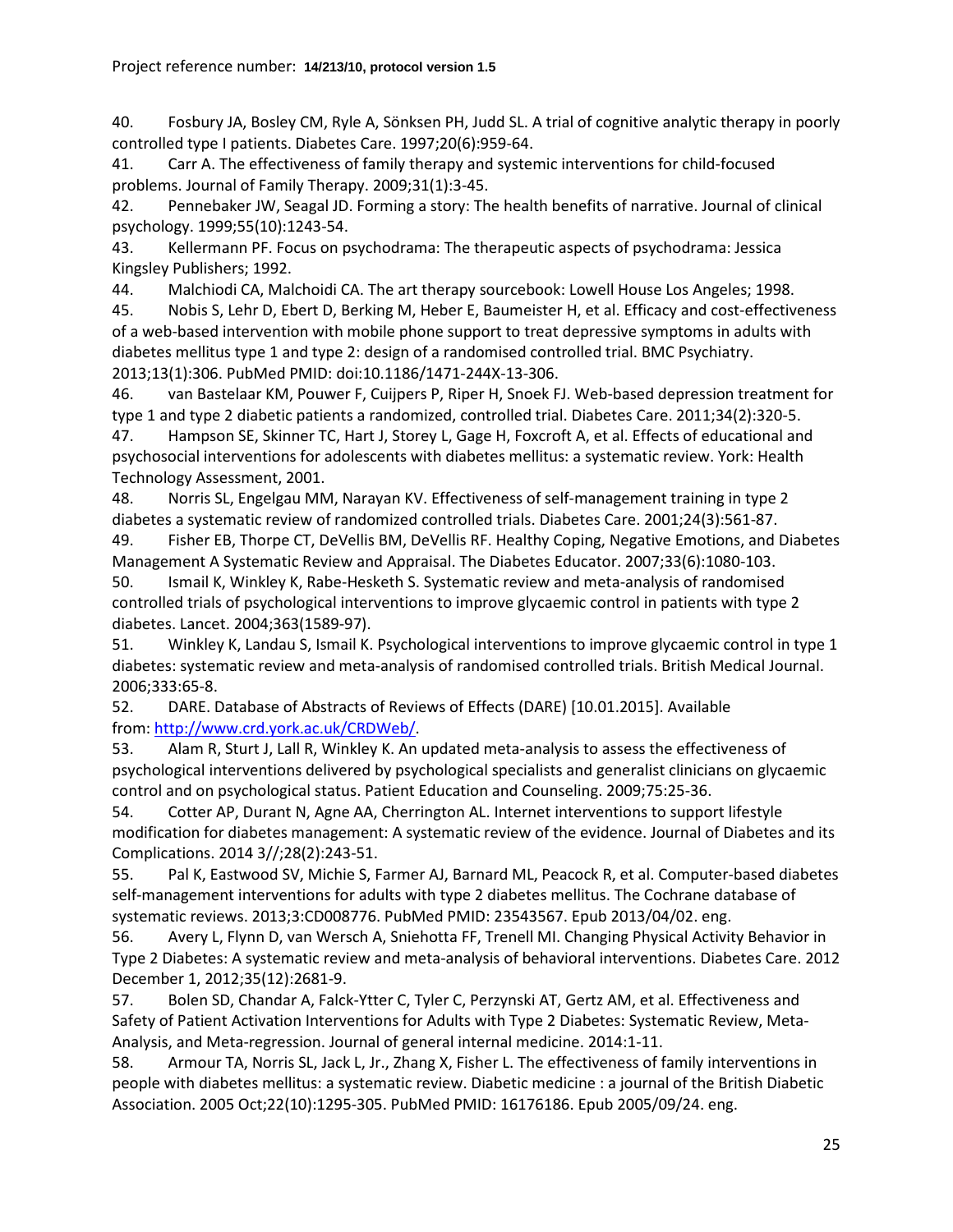<span id="page-25-0"></span>59. Murphy HR, Rayman G, Skinner TC. Psycho-educational interventions for children and young people with Type 1 diabetes. Diabetic Medicine. 2006;23(9):935-43.

<span id="page-25-1"></span>60. Couch R, Jetha M, Dryden DM, Hooton N, Liang Y, Durec T, et al. Diabetes education for children with type 1 diabetes mellitus and their families. 2008.

<span id="page-25-2"></span>61. MacMillan F, Kirk A, Mutrie N, Matthews L, Robertson K, Saunders DH. A systematic review of physical activity and sedentary behavior intervention studies in youth with type 1 diabetes: study characteristics, intervention design, and efficacy. Pediatric Diabetes. 2014;15(3):175-89.

<span id="page-25-3"></span>62. Petrak F, Herpertz S, Albus C, Hirsch A, Kulzer B, Kruse J. Psychosocial factors and diabetes mellitus: evidence-based treatment guidelines. . Current Diabetes Reviews. 2005;1:255-70.

<span id="page-25-4"></span>63. Atlantis E, Fahey P, Foster J. Collaborative care for comorbid depression and diabetes: a systematic review and meta-analysis. BMJ open. 2014;4(4):e004706.

<span id="page-25-5"></span>64. Ismail K, Thomas SM, Maissi E, Chalder T, Schmidt U, Bartlett J, et al. Motivational Enhancement Therapy with and without Cognitive Behavior Therapy to Treat Type 1 Diabetes: A Randomized Trial. Ann Intern Med. 2008 November 18, 2008;149(10):708-19.

65. Ismail K, Maissi E, Thomas S, Chalder T, Schmidt U, Bartlett J, et al. A randomised controlled trial of cognitive behaviour therapy and motivational interviewing for people with type 1 diabetes mellitus with persistent sub-optimal glycaemic control: A diabetes and psychological therapies (ADaPT) study. Health Technology Assessment. 2010;14(22):1-127.

<span id="page-25-12"></span>66. Patel A, Maissi E, Chang HC, Rodrigues I, Smith M, Thomas S, et al. Motivational enhancement therapy with and without cognitive behaviour therapy for Type 1 diabetes: economic evaluation from a randomized controlled trial. Diabetic Medicine. 2011;28(4):470-9.

<span id="page-25-6"></span>67. Zoffmann V, Lauritzen T. Guided self-determination improves life skills with type 1 diabetes and A1C in randomized controlled trial. Patient Education and Counseling. 2006;64(1):78-86.

68. Snoek FJ, Ven NCWvd, Twisk JWR, Hogenelst MHE, Tromp-Wever AME, Ploeg HMvd, et al. Cognitive behavioural therapy (CBT) compared with blood glucose awareness training (BGAT) in poorly controlled Type 1 diabetic patients: long-term effects on HbA<sub>1c</sub> moderated by depression. A randomized controlled trial. Diabetic Medicine. 2008;25(11):1337-42.

69. Amsberg S, Anderbro T, Wredling R, Lisspers J, Lins PE, Adamson U, et al. Experience from a behavioural medicine intervention among poorly controlled adult type 1 diabetes patients. Diabetes Research & Clinical Practice. 2009;84:76-83.

70. George J, Valdovinos A, Russell I, Dromgoole P, Lomax S, Torgerson D, et al. Clinical effectiveness of a brief educational intervention in Type 1 diabetes: results from the BITES (Brief Intervention in Type 1 diabetes, Education for Self-efficacy) trial. Diabetic Medicine. 2008;25(12):1447-53.

<span id="page-25-7"></span>71. Nansel TR, Iannotti RJ, Simons-Morton BG, Pltonick LP, Clark LM, Zeitzoff L. Long-term maintenance of treatment outcomes: diabetes personal trainer intervention for youth with type 1 diabetes. Diabetes Care. 2009;32:807-9.

<span id="page-25-8"></span>72. Wysocki T, Harris MA, Buckloh LM, Mertlich D, Lochrie AS, Mauras N, et al. Randomized trial of behavioral family systems therapy for diabetes. Diabetes Care. 2007;30:555-60.

<span id="page-25-9"></span>73. Christie D, Thompson R, Sawtell M, Allen E, Cairns J, Smith F, et al. Structured, intensive education maximising engagement, motivation and long-term change for children and young people with diabetes: a cluster randomised controlled trial with integral process and economic evaluation-the CASCADE study. Health technology assessment (Winchester, England). 2014;18(20):1-202.

<span id="page-25-10"></span>74. Espeland M. Reduction in Weight and Cardiovascular Disease Risk Factors in Individuals With Type 2 Diabetes: One-Year Results of the Look AHEAD Trial. Diabetes Care. 2007 March 15, 2007.

<span id="page-25-11"></span>75. Tudor-Locke C, Bell R, Myers A, Harris S, Ecclestone N, Lauzon N, et al. Controlled outcome evaluation of the First Step Program: a daily physical activity intervention for individuals with type II diabetes. International journal of obesity. 2003;28(1):113-9.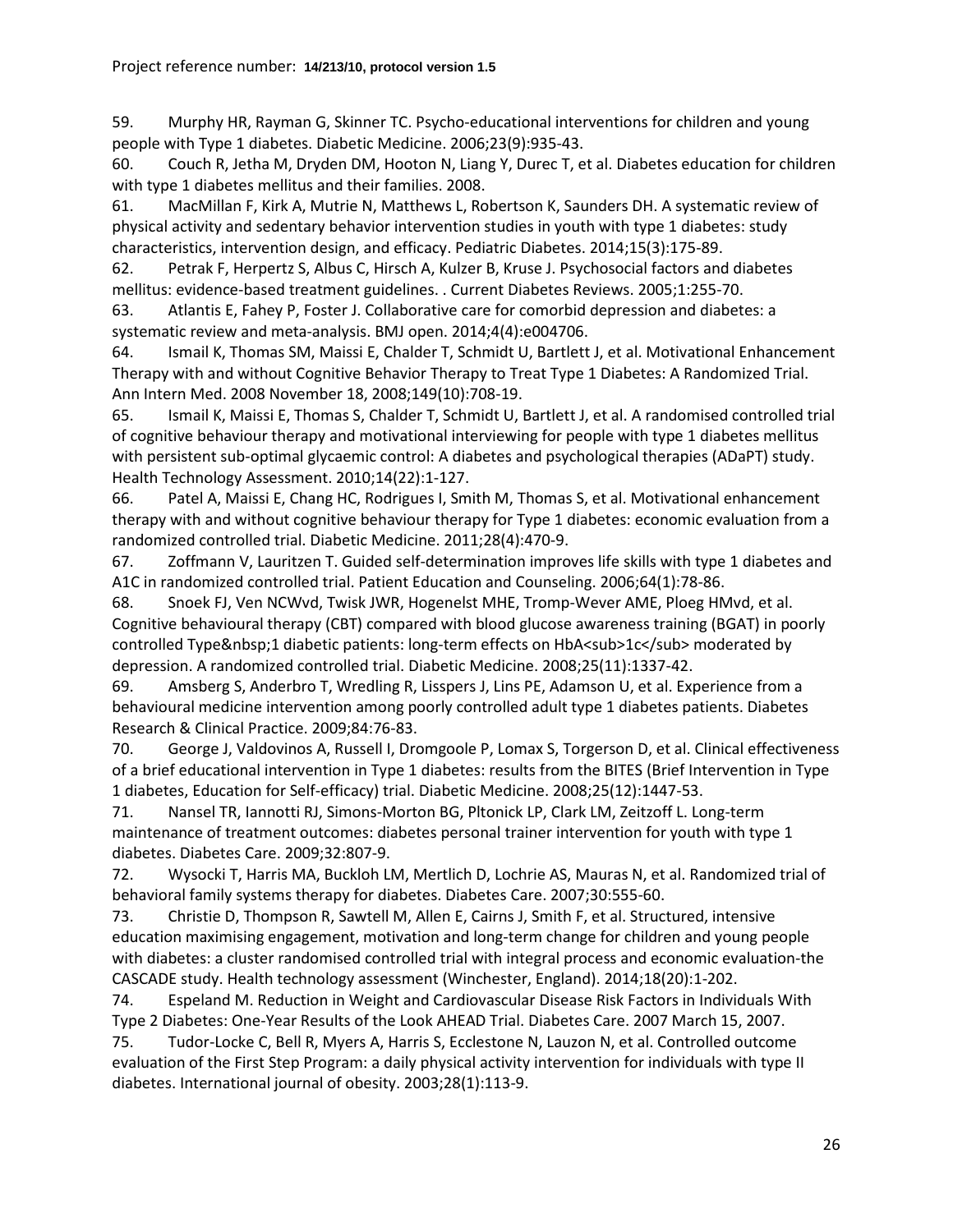<span id="page-26-0"></span>76. Smith West D, DiLillo V, Bursac Z, Gore SA, Greene PG. Motivational interviewing improves weight loss in women with type 2 diabetes. Diabetes Care. 2007;30:1081-7.

<span id="page-26-1"></span>77. Polonsky WH, Fisher L, Schikman CH, Hinnen DA, Parkin CG, Jelsovsky Z, et al. Structured Self-Monitoring of Blood Glucose Significantly Reduces A1C Levels in Poorly Controlled, Noninsulin-Treated Type 2 Diabetes: Results from the Structured Testing Program study. Diabetes Care. 2011 February 1, 2011;34(2):262-7.

<span id="page-26-2"></span>78. Wegmann N, Jelsovsky Z, Rees C, Wagner R. Use of structured SMBG facilitates earlier initiation of insulin therapy in poorly controlled T2DM patients: Results from the STeP study. Diabetes. 2011 July;60:A314. PubMed PMID: 70628908.

<span id="page-26-3"></span>79. NICE. Behaviour change: the principles for effective interventions 2007 2007 [09.01.2015]. Available from: [http://www.nice.org.uk/guidance/ph6.](http://www.nice.org.uk/guidance/ph6)

<span id="page-26-4"></span>80. Craig P, Dieppe P, Macintyre S, Michie S, Nazareth I, Petticrew M. Developing and evaluating complex interventions: the new Medical Research Council guidance. BMJ. 2008;337.

<span id="page-26-5"></span>81. Ridge K, Bartlett J, Cheah Y, Thomas S, Lawrence-Smith G, Winkley K, et al. Do the effects of psychological treatments on improving glycemic control in type 1 diabetes persist over time? A longterm follow-up of a randomized controlled trial. Psychosomatic Medicine. 2012;74(3):319-23.

<span id="page-26-6"></span>82. Moher D, Liberati A, Tetzlaff J, Altman DG. Preferred reporting items for systematic reviews and meta-analyses: the PRISMA statement. Annals of internal medicine. 2009;151(4):264-9.

<span id="page-26-7"></span>83. PROSPERO. International reister of prospective systematic reviews [11.01.2015]. Available from: [http://www.crd.york.ac.uk/PROSPERO/.](http://www.crd.york.ac.uk/PROSPERO/)

<span id="page-26-8"></span>84. SIGN. Scottish Intercollegiate Guidelines Network. Search filters for economic studies. [12.01.2015]. Available from[: http://www.sign.ac.uk/methodology/filters.html#econ.](http://www.sign.ac.uk/methodology/filters.html#econ)

<span id="page-26-9"></span>85. Byrt T, Bishop J, Carlin JB. Bias, prevalence and kappa. Journal of Clinical Epidemiology. 1993;46(5):423-9.

<span id="page-26-10"></span>86. Curtis L. Unit costs of health and social care 2013 [12.01.2015]. Available from: [http://www.pssru.ac.uk/project-pages/unit-costs/2013/.](http://www.pssru.ac.uk/project-pages/unit-costs/2013/)

<span id="page-26-11"></span>87. Higgins JP, Green S. Cochrane handbook for systematic reviews of interventions: Wiley Online Library; 2008.

<span id="page-26-12"></span>88. Sterne JA. Extending the Cochrane Risk of Bias tool to assess risk of bias in randomised trials with non-parallel-group designs, and non-randomised studies 2014 [11.01.2015]. Available from: [http://methods.cochrane.org/projects-developments/extending-cochrane-risk-bias-tool-assess](http://methods.cochrane.org/projects-developments/extending-cochrane-risk-bias-tool-assess-risk-bias-randomised-trials-non-paral)[risk-bias-randomised-trials-non-paral.](http://methods.cochrane.org/projects-developments/extending-cochrane-risk-bias-tool-assess-risk-bias-randomised-trials-non-paral)

<span id="page-26-13"></span>89. Wells G, Shea B, O'connell D, Peterson J, Welch V, Losos M, et al. The Newcastle-Ottawa Scale (NOS) for assessing the quality of nonrandomised studies in meta-analyses. 2000.

<span id="page-26-14"></span>90. Borenstein M, Hedges LV, Higgins JP, Rothstein HR. Introduction to meta-analysis: John Wiley & Sons; 2011.

<span id="page-26-15"></span>91. Duval S, Tweedie R. Trim and fill: a simple funnel-plot–based method of testing and adjusting for publication bias in meta-analysis. Biometrics. 2000;56(2):455-63.

<span id="page-26-16"></span>92. Sterne JA, Bradburn MJ, Egger M. Meta–Analysis in Stata™. Systematic Reviews in Health Care: Meta-Analysis in Context, Second Edition. 2008:347-69.

<span id="page-26-17"></span>93. Simmonds MC, Higginsa JP, Stewartb LA, Tierneyb JF, Clarke MJ, Thompson SG. Meta-analysis of individual patient data from randomized trials: a review of methods used in practice. Clinical Trials. 2005;2(3):209-17.

<span id="page-26-18"></span>94. Higgins J, Whitehead A, Turner RM, Omar RZ, Thompson SG. Meta-analysis of continuous outcome data from individual patients. Statistics in Medicine. 2001;20(15):2219-41.

<span id="page-26-19"></span>95. Riley RD, Lambert PC, Abo-Zaid G. Meta-analysis of individual participant data: rationale, conduct, and reporting. BMJ. 2010 2010-02-05 13:38:57;340.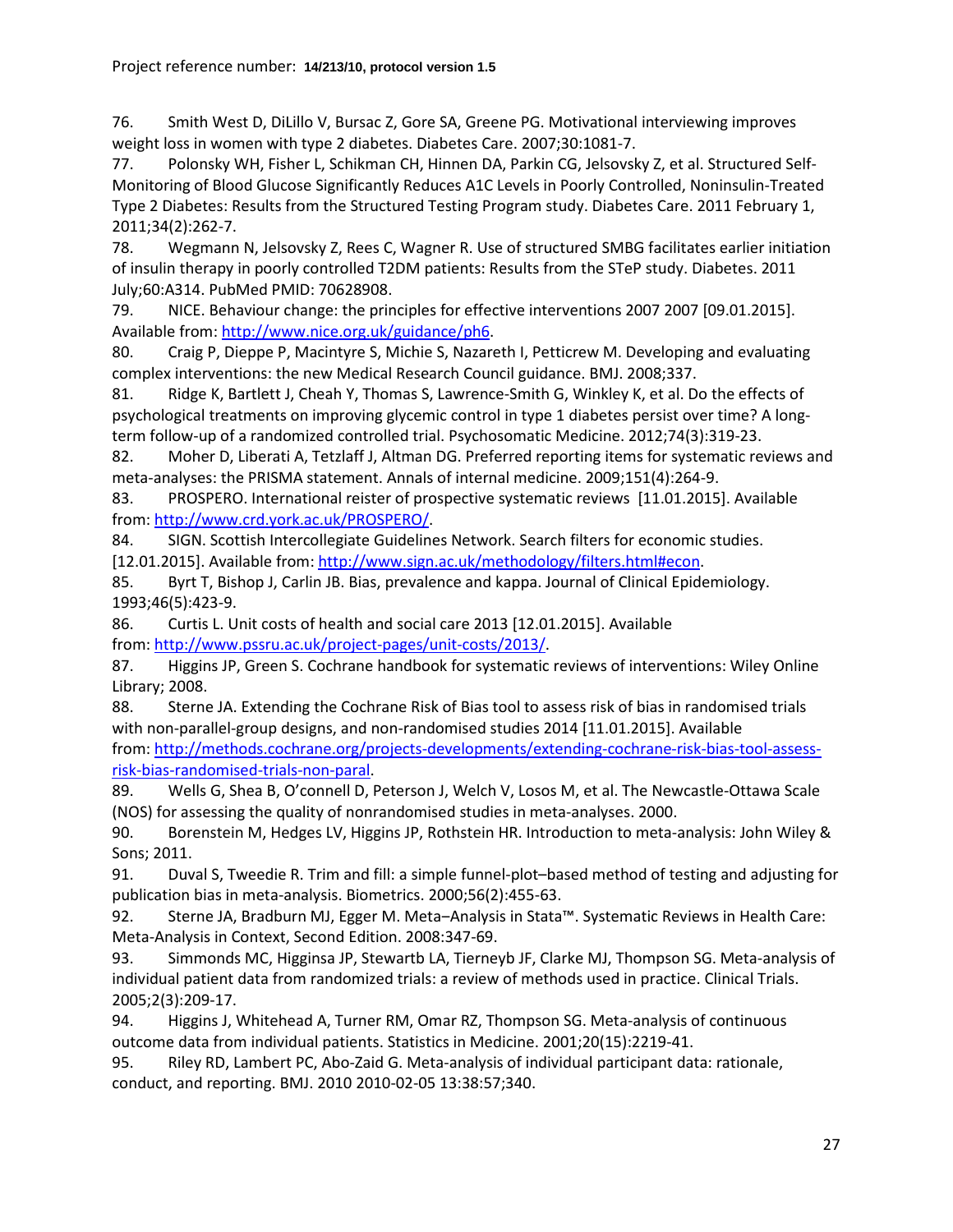<span id="page-27-0"></span>96. Sterne JA, Egger M. Funnel plots for detecting bias in meta-analysis: guidelines on choice of axis. Journal of Clinical Epidemiology. 2001;54(10):1046-55.

<span id="page-27-1"></span>97. Peters JL, Sutton AJ, Jones DR, Abrams KR, Rushton L. Performance of the trim and fill method in the presence of publication bias and between-study heterogeneity. Statistics in Medicine. 2007;26(25):4544-62.

<span id="page-27-2"></span>98. Li T, Puhan MA, Vedula SS, Singh S, Dickersin K. Network meta-analysis-highly attractive but more methodological research is needed. BMC medicine. 2011;9(1):79.

<span id="page-27-3"></span>99. White IR, Barrett JK, Jackson D, Higgins J. Consistency and inconsistency in network metaanalysis: model estimation using multivariate meta-regression. Research Synthesis Methods. 2012;3(2):111-25.

<span id="page-27-4"></span>100. Chaimani A, Higgins JP, Mavridis D, Spyridonos P, Salanti G. Graphical tools for network metaanalysis in STATA. PLoS ONE. 2013;8(10):e76654.

<span id="page-27-5"></span>101. Thokala P, Kruger J, Brennan A, Basarir H, Duenas A, Pandor A, et al. Assessing the costeffectiveness of Type 1 diabetes interventions: the Sheffield Type 1 Diabetes Policy Model. Diabetic Medicine. 2014;31(4):477-86.

<span id="page-27-6"></span>102. Kruger J, Brennan A, Thokala P, Basarir H, Jacques R, Elliott J, et al. The cost-effectiveness of the Dose Adjustment for Normal Eating (DAFNE) structured education programme: an update using the Sheffield Type 1 Diabetes Policy Model. Diabetic Medicine. 2013;30(10):1236-44.

103. Elliott J, Jacques R, Kruger J, Campbell M, Amiel S, Mansell P, et al. Substantial reductions in the number of diabetic ketoacidosis and severe hypoglycaemia episodes requiring emergency treatment lead to reduced costs after structured education in adults with Type 1 diabetes. Diabetic Medicine. 2014.

<span id="page-27-12"></span>104. Heller S, Lawton J, Amiel SA, Cooke D, Mansell P, Brennan A. Improving management of type 1 diabetes in the UK: the Dose Adjustment For Normal Eating (DAFNE) programme as a research test-bed. A mixed-method analysis of the barriers to and facilitators of successful diabetes self-management, a health economic analysis, a cluster randomised controlled trial of different models of delivery of an educational intervention and the potential of insulin pumps and additional educator input to improve outcomes. Programme Grants Appl Res 2014;2(5).

<span id="page-27-7"></span>105. Gillett M, Dallosso H, Dixon S, Brennan A, Carey M, Campbell M, et al. Delivering the diabetes education and self management for ongoing and newly diagnosed (DESMOND) programme for people with newly diagnosed type 2 diabetes: cost effectiveness analysis. BMJ. 2010;341.

<span id="page-27-8"></span>106. Gillett M, Chilcott J, Goyder E, Payne N, Thokala P, Freeman C. Prevention of type 2 diabetes: risk identification and interventions for individuals at high risk - Economic Review and Modelling. Report for National Institute of Clinical Excellence (NICE). 2012.

<span id="page-27-9"></span>107. Waugh N, Scotland G, Gillet M, Brennan A, Goyder E, Williams R, et al. Screening for type 2 diabetes: literature review and economic modelling. Health Technology Assessment. 2007.

<span id="page-27-10"></span>108. Gillett M, Royle P, Snaith A, Scotland G, Poobalan A, Imamura M, et al. Non-pharmacological interventions to reduce the risk of diabetes in people with impaired glucose regulation: a systematic review and economic evaluation. Health Technology Assessment. 2012;16(33).

<span id="page-27-11"></span>109. Kothari V, Stevens RJ, Adler AI, Stratton IM, Manley SE, Neil HA, et al. UKPDS 60 risk of stroke in type 2 diabetes estimated by the UK Prospective Diabetes Study risk engine. Stroke. 2002;33(7):1776-81. 110. Stevens RJ, Coleman RL, Adler AI, Stratton IM, Matthews DR, Holman RR. Risk factors for myocardial infarction case fatality and stroke case fatality in type 2 diabetes UKPDS 66. Diabetes Care. 2004;27(1):201-7.

111. Stevens RJ, Kothari V, Adler AI, Stratton IM, Holman RR, Group UKPDS. The UKPDS risk engine: a model for the risk of coronary heart disease in Type II diabetes (UKPDS 56). Clinical Science. 2001;101(6):671-9.